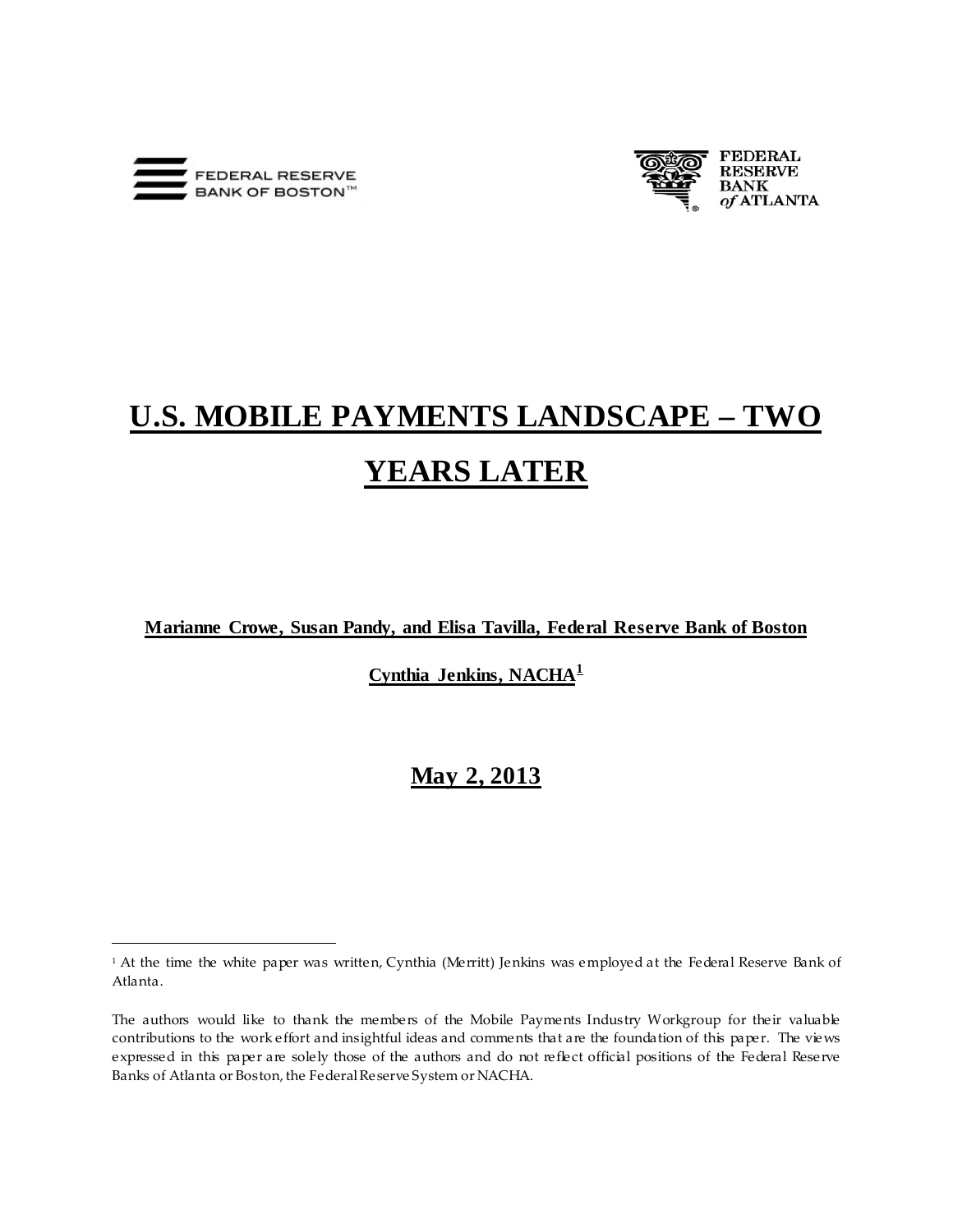# **Table of Contents**

| I. |                                                                                                      |     |  |
|----|------------------------------------------------------------------------------------------------------|-----|--|
| П. |                                                                                                      |     |  |
|    |                                                                                                      |     |  |
|    |                                                                                                      |     |  |
|    |                                                                                                      |     |  |
|    |                                                                                                      |     |  |
|    |                                                                                                      |     |  |
|    |                                                                                                      |     |  |
|    |                                                                                                      |     |  |
|    |                                                                                                      |     |  |
|    |                                                                                                      |     |  |
|    |                                                                                                      |     |  |
|    |                                                                                                      |     |  |
|    |                                                                                                      |     |  |
|    |                                                                                                      |     |  |
|    |                                                                                                      |     |  |
|    |                                                                                                      |     |  |
|    |                                                                                                      |     |  |
|    |                                                                                                      |     |  |
|    |                                                                                                      |     |  |
|    |                                                                                                      |     |  |
|    |                                                                                                      |     |  |
|    | Establish a ubiquitous platform for existing and new clearing and settlement rails21                 |     |  |
|    | Dynamic data authentication provides long-term integrity and security for transactions across all    |     |  |
|    |                                                                                                      |     |  |
|    | Develop and adopt a global interoperable platform in the U.S. for mobile payment standards and       |     |  |
|    |                                                                                                      |     |  |
|    | Neutral Trusted Service Managers (TSMs) to oversee the provision of shared security elements used in |     |  |
|    |                                                                                                      |     |  |
|    |                                                                                                      |     |  |
|    | Summary of Principles                                                                                | .25 |  |
|    |                                                                                                      |     |  |
| V. |                                                                                                      |     |  |
|    | Ongoing Technology Advancements will Alter the Mobile Payments Landscape25                           |     |  |
|    |                                                                                                      |     |  |
|    |                                                                                                      |     |  |
|    |                                                                                                      |     |  |
|    |                                                                                                      |     |  |
|    |                                                                                                      |     |  |
|    |                                                                                                      |     |  |
|    |                                                                                                      |     |  |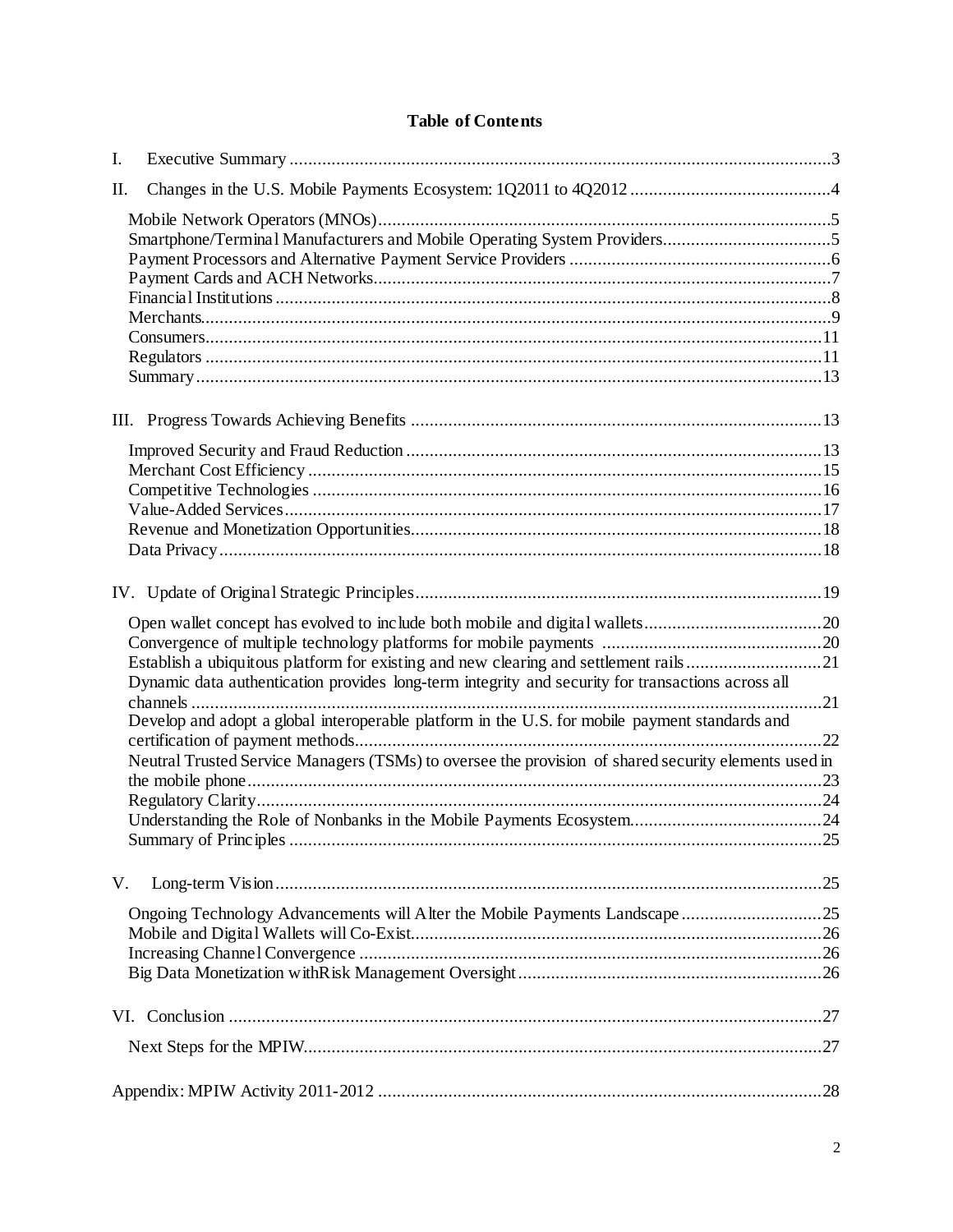# <span id="page-2-0"></span>**I. Executive Summary**

 $\overline{a}$ 

In 2010, the Federal Reserve Banks of Boston and Atlanta (FRB), through their Payment Strategies and Retail Payments Risk Forum groups, convened the first Mobile Payments Industry Workgroup  $(MPIW)^2$ to discuss the benefits and obstacles to developing a successful U.S. retail mobile payments system. The MPIW meets with the FRB three to four times per year to discuss mobile industry developments and related issues. In response to expanded use of mobile payments and increasing interest among mobile stakeholders, the FRB expanded the MPIW's scope in 2012 to enable broader participation from groups with a specific interest in mobile payments adoption such as merchants, vendors, start-ups and regulators. The FRB will maintain this approach to ensure ongoing comprehensive discussion within the MPIW that encompasses prospective issues of collective concern.

After multiple meetings during 2010 and 2011, the group dialogues were captured in a white paper published in March 2011, *Mobile Payments in the United States: Mapping out the Road Ahead*. [3](#page-2-2) Since the first paper was published, the mobile payments industry has undergone considerable changes. Notable changes include increasing convergence of channels that has blurred the lines between online and physical commerce. A broad range of technology developments are accelerating this convergence, including mobility, analytics, cloud, broadband and social networks.

The mobile device has become a pivotal driver in creating a dynamic marketplace that is bringing diverse companies and sectors together, both as competitors and collaborators and across traditional boundaries of industry and technology. Such changes have expanded the possibilities for new products, services and types of companies in this emergent commerce environment. The mobile device has introduced unique qualities such as the portability of the technology and additional factors inherent to the mobile device, including multimedia services, GPS, Internet access, mobile telephony, camera, and social media, which could all impact the payments environment.

In the retail payments space, these dynamic changes have created a market that offers digital and mobile wallets, near field communication (NFC) and cloud-based point-of-sale (POS) solutions, mobile apps, and Quick Response (QR) barcodes. The merging of these technologies with platforms (POS, online, other remote), uses (consumer-to-business (C2B), person-to-person (P2P)), new payment methods (virtual prepaid, direct carrier billing (DCB)), and many cross-industry players further changes the market for

<span id="page-2-1"></span><sup>2</sup> Use of the MPIW in this paper represents the existing workgroup or a modified version of the group in the future. The original MPIW included 22 members, representing various mobile payments industry sectors, and now has 42 members, including several merchants. MPIW member information can be found at <http://www.bostonfed.org/bankinfo/payment-strategies/mpiw/index.htm>.

<span id="page-2-2"></span>[<sup>3</sup>http://www.bostonfed.org/bankinfo/payment-strategies/publications/2011/mobile-payments-mapping.htm](http://www.bostonfed.org/bankinfo/payment-strategies/publications/2011/mobile-payments-mapping.htm).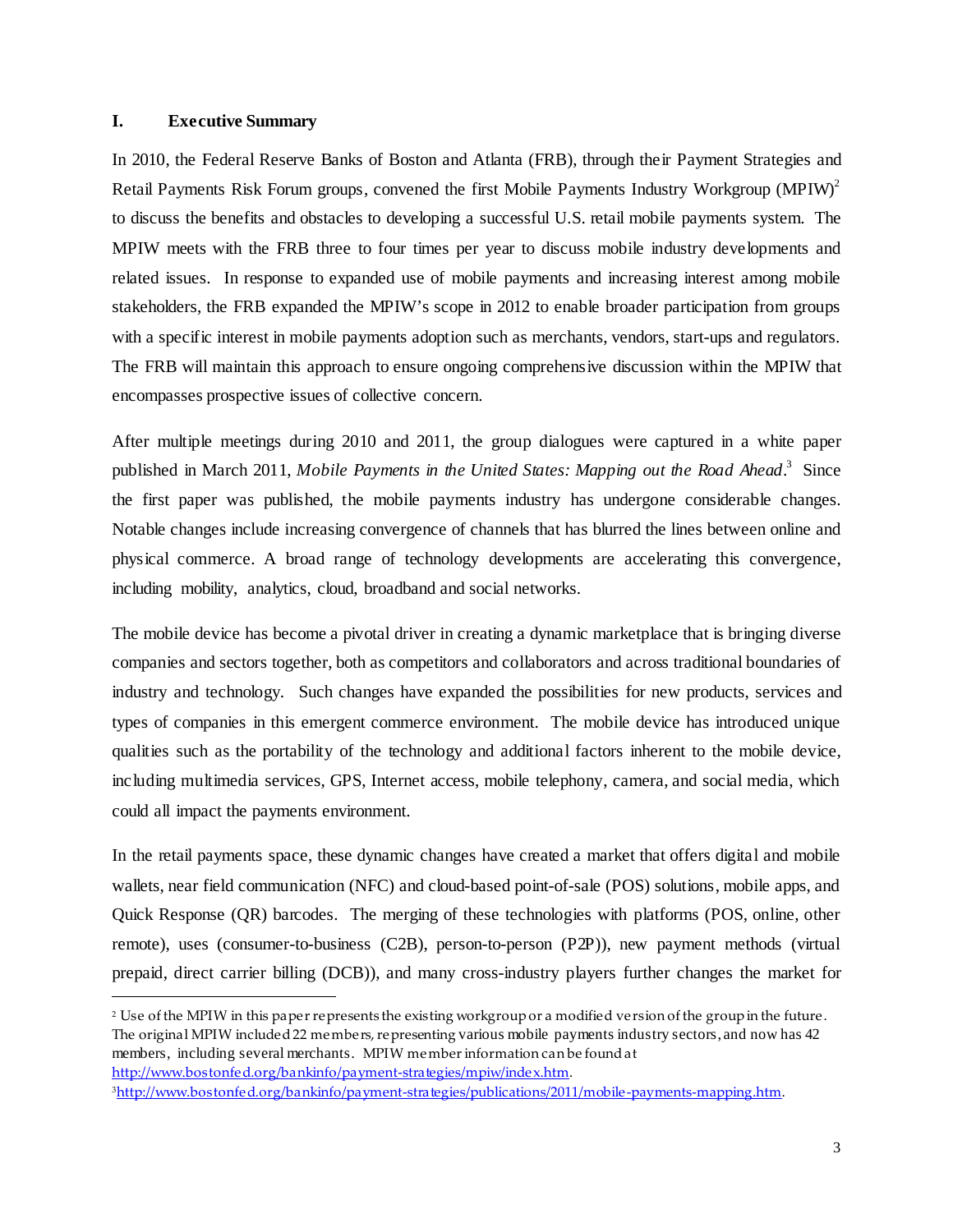mobile payments. Large banks are collaborating through joint ventures, partnerships, consortiums, and bilateral relationships with mobile network operators (MNOs), card networks, retailers, mobile solution providers, and well-funded innovative start-ups to implement numerous mobile payment solutions. In some instances, stakeholders are experimenting with multiple approaches to see what consumers will use, and what merchants will accept.

These rapidly developing innovations in the mobile payments landscape created the need for the FRB and MPIW to update the original white paper to inform the payments industry concerning the evolution of a ubiquitous mobile payments system. The new report reflects what the FRB has learned from the MPIW, with the intent that it could inform policymakers and regulators, as well as the mobile payments industry.<sup>[4](#page-3-1)</sup> The key findings note that while the mobile landscape remains characterized by fragmentation, various developments have gained importance. These include the convergence of channels, the role of nonbanks, the formation of new relationships, the unresolved security and privacy issues, and the increasing role of data monetization. As this ecosystem matures it will challenge new entrants in their ability to achieve scale and sustainability, while technology will continue to proliferate and drive improved efficiencies and innovation. The need for interoperability, industry guidance, and standards will become even more critical to ensure a secure and cost-efficient ecosystem. Creation of an open model could become a means to a secure an interoperable mobile payment system capable of building scale through consumer and merchant adoption. However, in this competitive and rapidly innovating market, new solutions have not waited for a uniform open model to become available.

Based on these findings, the MPIW updated the original strategic principles and introduced new themes. The paper expands on the benefits and challenges marking the landscape in light of recent developments and examines earlier considerations to determine if they are still relevant based on the many changes in the mobile payments marketplace. Finally, the paper revisits the long-term vision for POS mobile payments, including risk and regulatory concerns, along with implications for all stakeholders.

# <span id="page-3-0"></span>**II. Changes in the U.S. Mobile Payments Ecosystem: 1Q2011 to 4Q2012**

 $\overline{a}$ 

This section provides an overview of the accomplishments and challenges faced by primary mobile stakeholders over the last two years and outlines new infrastructures and capabilities offered in this span of time. The discussion includes the following stakeholders: MNOs, smartphone/terminal manufacturers,

<span id="page-3-1"></span><sup>4</sup> This paper provides the MPIW's assessment of the state of the U.S. mobile payments industry, but does not reflect any agreement among the MPIW members as to the manner in which mobile payments may be transacted.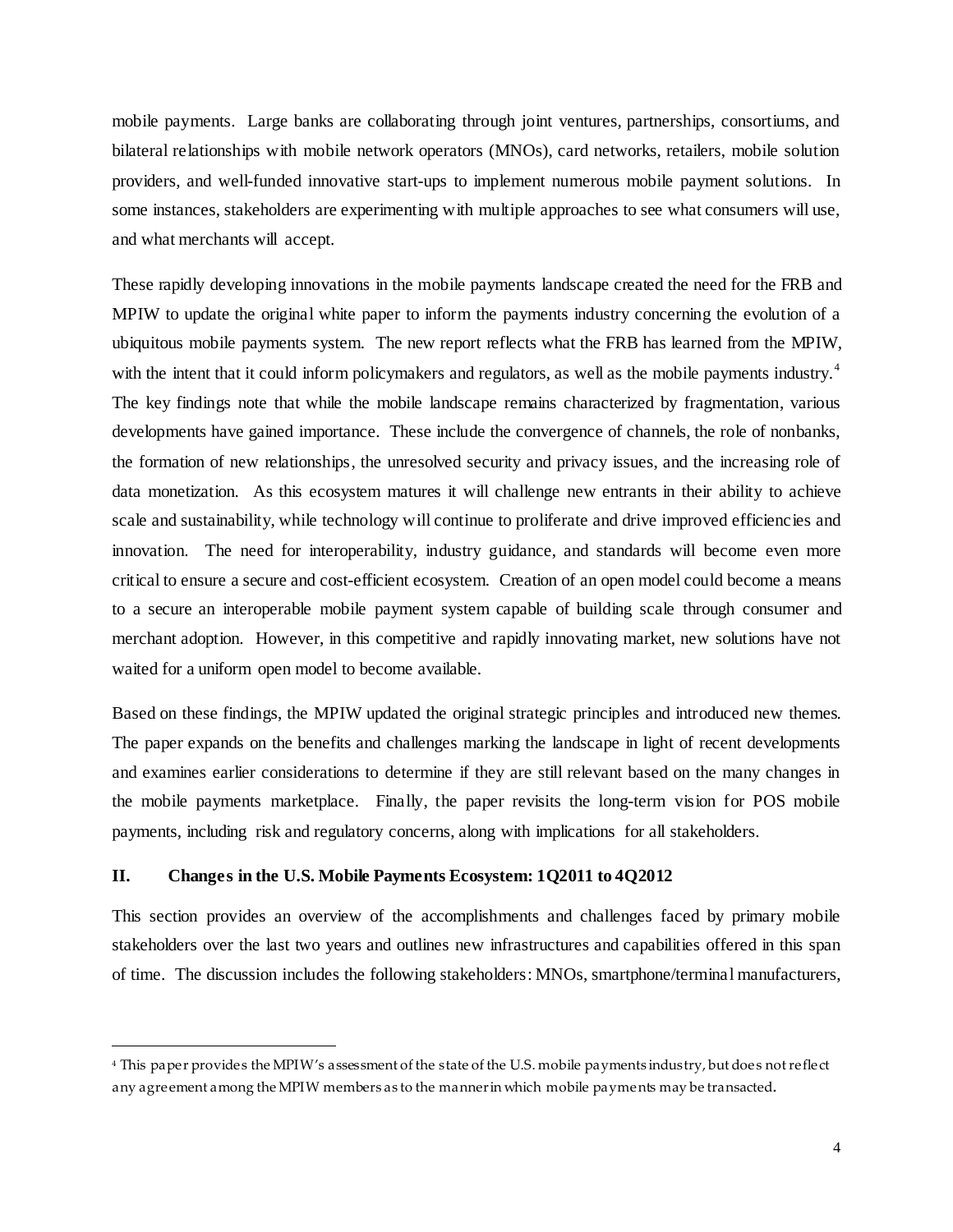mobile operating system providers, payment processors, alternative payment service providers, card and ACH networks, financial institutions (FIs), merchants, regulators and consumers.

# <span id="page-4-0"></span>**MNOs**

 $\overline{a}$ 

In the last two years, MNOs have partnered with banks, card networks and technology companies to pilot mobile payment solutions. New business models have emerged more quickly than some MPIW members had originally expected. For example, three of the largest MNOs formed an NFC mobile wallet joint venture (Isis) with several FIs and a card network. Sprint partnered with Google and Citi to launch Google Wallet.<sup>[5](#page-4-2)</sup> Because MNOs typically subsidize and certify handsets on their networks, they have maintained control over which service providers can access the secure element<sup>[6](#page-4-3)</sup> on mobile phones in their networks, although not without consequences to mobile service providers and ultimately to consumers by limiting their access in some cases.<sup>[7](#page-4-4)</sup>

The mobile carrier's approach has some historical context. Before Apple and Google introduced their smartphone platforms and app stores, mobile subscribers were limited by their MNO in terms of applications that could be downloaded to their mobile phones and how the apps could be purchased (a.k.a. the "walled garden"). The introduction of app stores managed by Apple and Google, and the quick consumer acceptance of these app stores changed this mobile app dynamic. These factors reduced the MNOs' leverage and control of software on the handsets and gave customers options and capabilities that were unavailable through the MNO ecosystem.

Smaller mobile carriers have yet to engage in POS mobile payments, but some are exploring opportunities to address the needs of the unbanked and underbanked consumer markets with prepaid phones, mobile financial services, and other innovative use cases.

# <span id="page-4-1"></span>**Smartphone/Terminal Manufacturers and Mobile Operating System Providers**

The Google Android and Apple iOS mobile operating systems continue to have the largest share of smartphone subscribers, with 52.3 percent and 37.[8](#page-4-5) percent respectively.<sup>8</sup> While few mobile phones are currently enabled for use with either SIM or embedded NFC secure elements, more handset manufacturers are including these capabilities as a basic component. At the end of 2011, 45 global

<span id="page-4-2"></span><sup>5</sup> Google Wallet is a partnership between Sprint, Google, Citibank and MasterCard. Isis Wallet is a consortium comprising AT&T, Verizon, T-Mobile, Chase, Capital One, Discover, Barclaycard, Visa, MasterCard and American Express.

<span id="page-4-3"></span><sup>&</sup>lt;sup>6</sup> A secure elementis an encrypted smart card chip embedded in a mobile phone that safely stores and executes mobile payment applications and stores associated payment credentials and financial data.

<span id="page-4-4"></span><sup>7</sup> At this time, only selected Android phones work with the two wallets. The Apple iPhone is not NFC-enabled.

<span id="page-4-5"></span><sup>8</sup> As of the date of this publication. Se[e http://gigaom.com/2013/03/06/comscore-android-still-top-us-smartphone-os](http://gigaom.com/2013/03/06/comscore-android-still-top-us-smartphone-os-but-iphone-top-smartphone-and-ios-gaining/)[but-iphone-top-smartphone-and-ios-gaining/.](http://gigaom.com/2013/03/06/comscore-android-still-top-us-smartphone-os-but-iphone-top-smartphone-and-ios-gaining/)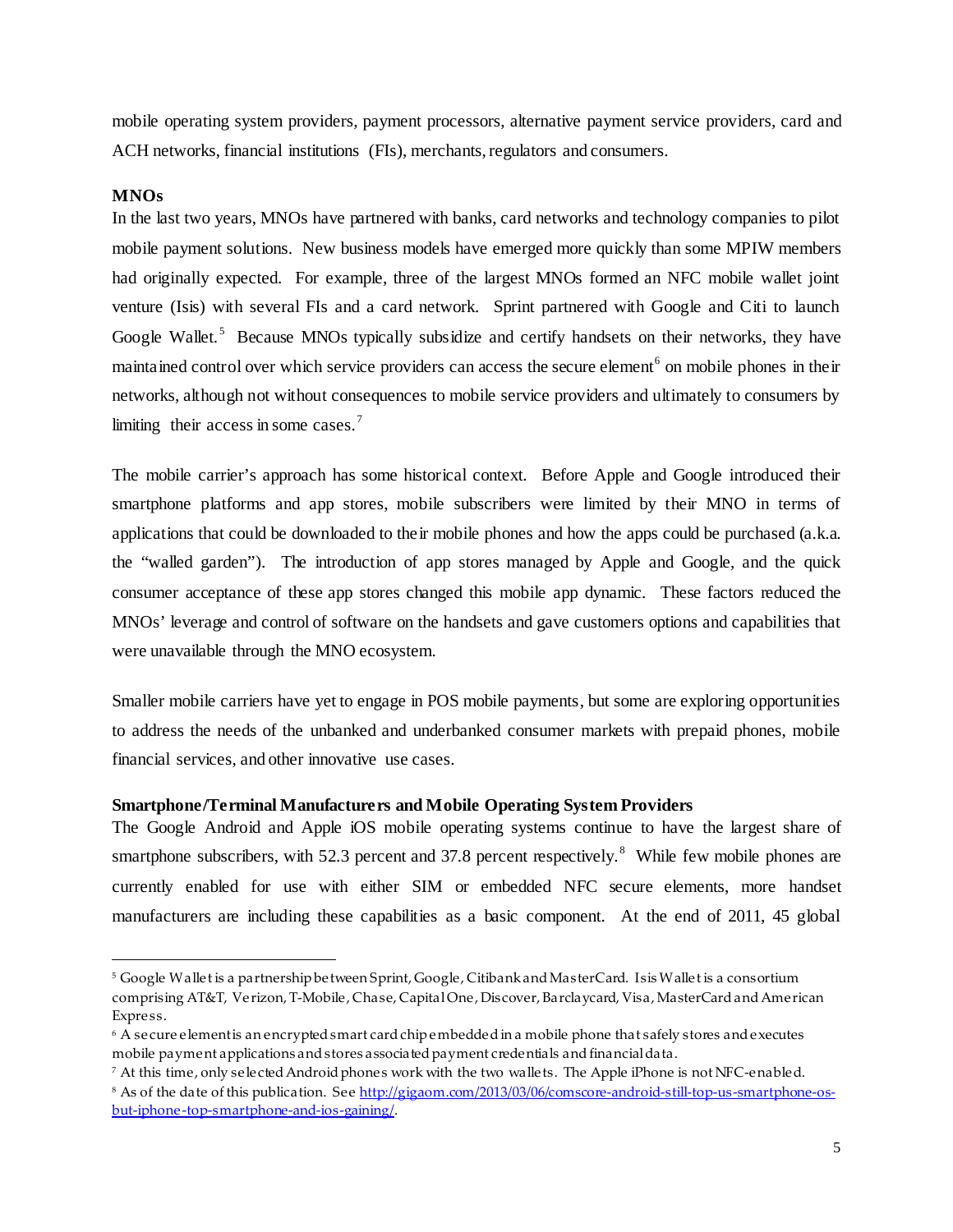handset manufacturers announced plans to add NFC/SIM cards to their mobile phones,<sup>[9](#page-5-1)</sup> and Isis planned to have up to 20 NFC-enabled mobile phones available by the end of  $2012$ .<sup>10</sup> Assuming that MNOs activate NFC in the handsets, these efforts could begin to alleviate some barriers to adoption of NFC mobile payments.

Early industry expectations assumed that the majority of POS terminals would have been upgraded to accept contactless NFC payments by 2013. For several reasons this has not been the case. The three big terminal manufacturers, Verifone, Ingenico, and Equinox, have incorporated NFC functionality into their new POS terminals, but merchant implementation has been slow.<sup>11</sup> Rolling out new hardware to enable NFC on every POS terminal, changing POS software, and upgrading POS terminals to support NFC is not only costly, but also an operational challenge. While implementation of the Google and Isis NFC mobile wallets may have helped gain traction with some merchants, many others still must decide if and when to invest in upgrading their POS terminals to NFC.

# <span id="page-5-0"></span>**Payment Processors and Alternative Payment Service Providers**

Payment processors, online payment service providers, mobile software solution vendors, and application and hardware developers are exploring new market opportunities and innovations in the mobile payments space, ranging from digital wallets to dongle plug-in smartphone card readers. They continue to provide the enabling technology for mobile payments or to serve as intermediaries in the payments supply chain.

Google's first mobile wallet stored payment credentials issued by Citi MasterCard in a secure element embedded in the mobile phone. Google adapted its business model in response to limited transaction volume and introduced a hybrid mobile/digital wallet that stored a virtual MasterCard number associated with the mobile phone in the secure element. The virtual card does not correspond to any specific payment card account, but is a proxy for the real account credentials stored in the cloud and is used for NFC transactions at the POS. This change enabled Google Wallet customers to store and pay with credit and debit card credentials issued by any FI. It also demonstrated Google's flexibility and capacity to adapt quickly to overcome barriers in the market. In contrast, FIs cannot adapt as quickly to market changes because of competing needs for resources and funding within their organizations, impacts to legacy systems, financial impacts to their interchange revenue, and regulatory requirements.

<span id="page-5-1"></span><sup>9</sup> GSMA a nnounced at its Mobile Asia Congress that it has commitments from 45 MNOs worldwide to implement SIM-based NFC. See <http://www.nfcworld.com/2011/11/16/311363/45-mobile-operators-commit-to-nfc/>.

<span id="page-5-2"></span><sup>&</sup>lt;sup>10</sup> Se[e http://www.wired.com/gadgetlab/2012/10/isis-sets-oct-22-launch-date/](http://www.wired.com/gadgetlab/2012/10/isis-sets-oct-22-launch-date/). The Isis Wallet uses a SIM-based secure element; Google Wallet uses an embedded secure element.

<span id="page-5-3"></span><sup>11</sup> Se[e http://gigaom.com/2011/03/04/verifone-all-new-point-of-sale-terminals-will-get-nfc/](http://gigaom.com/2011/03/04/verifone-all-new-point-of-sale-terminals-will-get-nfc/) and <http://www.finextra.com/news/fullstory.aspx?newsitemid=23494>.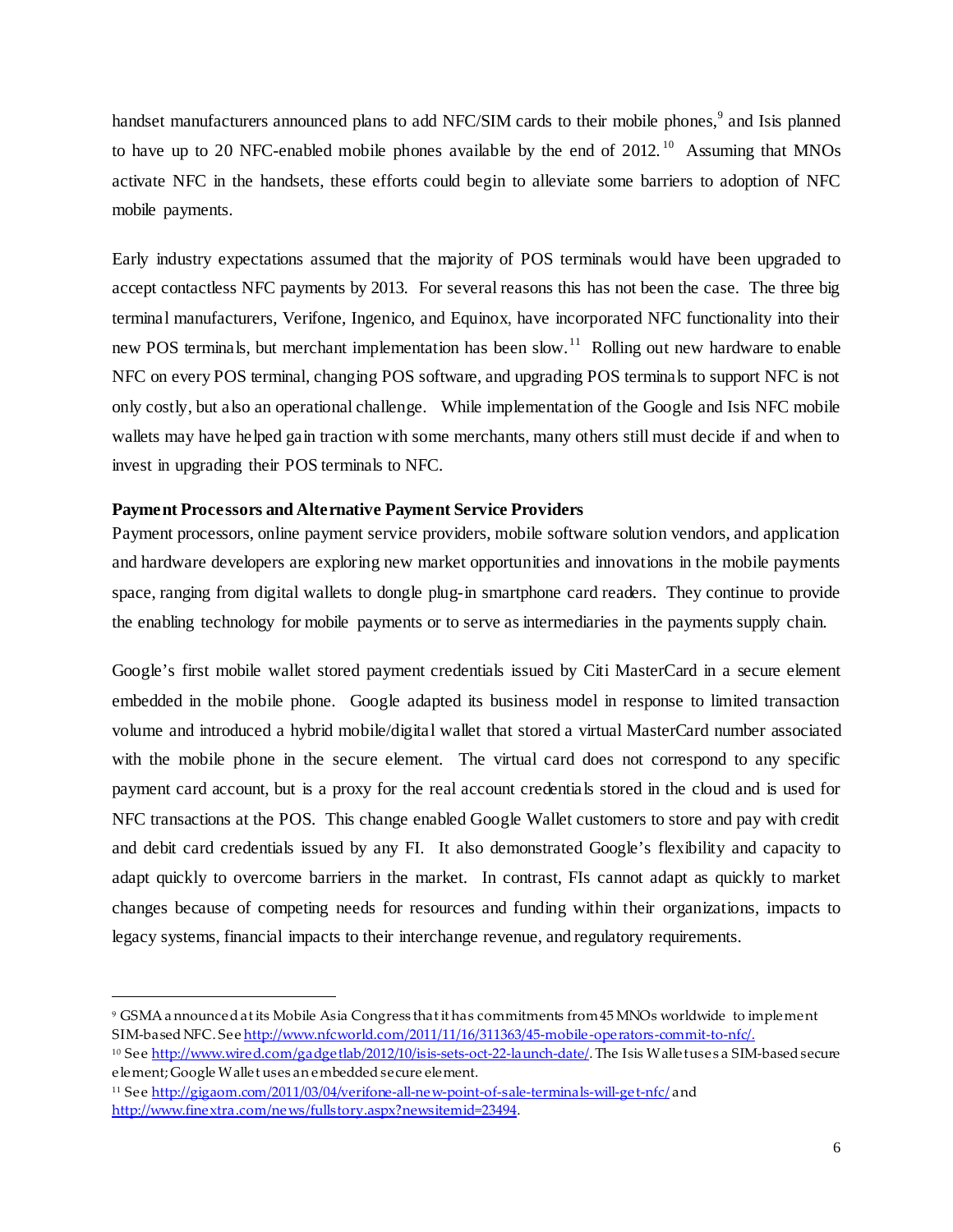Apple took a different approach and chose not to deploy NFC for the iPhone. Instead, Apple created a non-payment app-based mobile wallet called Passbook that serves as a repository for boarding passes, movie tickets, retail coupons, and loyalty cards. Passbook provides a platform that supports third-party integrations, including digital wallet providers, for a closed-loop network of merchants. It enables customers to select, download and store QR codes from registered merchants' apps and access them as needed to pay at the POS or at a barcode scanner. By storing non-payment accounts on their mobile phones consumers can reduce the need to carry paper or plastic.

The convergence of online, mobile, and physical POS channels has provided alternative payment providers with the opportunity to develop solutions and applications that leverage a range of technologies, such as cloud, QR codes, and geo-fencing.<sup>[12](#page-6-1)</sup> Unlike NFC, cloud-based and QR code technologies are less dependent on mobile carriers because they rely on software that does not store payment information on the mobile device, and therefore does not require access to the mobile network. However, Internet access is typically necessary to complete a transaction.

# <span id="page-6-0"></span>**Payment Cards and ACH Networks**

 $\overline{a}$ 

**Credit:** The major U.S. credit card networks face growing competition from other mobile stakeholders. They continue to actively pursue multiple mobile payment efforts to gain market share. In recent years, the card networks have introduced a variety of strategic initiatives and acquisitions that demonstrate the importance they place on mobile in both developed and developing countries. They have leveraged their ability to connect services through their standardized global networks. They have formed strategic partnerships with MNOs, issuers, merchants and mobile payment technology vendors, as well as investing in mobile start-ups. They have been complementing plastic cards with mobile payments at the POS, with prepaid, transit, and P2P. A notable change over the past two years is their new focus on cloud-based digital wallets and merchant loyalty programs. And, while following different strategic paths to implementation of mobile payments, the card networks continue to promote and support NFC, approving more NFC mobile phones for their services globally, participating in the Google and Isis mobile wallet programs in the U.S., and engaging in NFC initiatives in Europe and Asia.<sup>[13](#page-6-2)</sup>

<span id="page-6-1"></span><sup>&</sup>lt;sup>12</sup> In the cloud model, payment credentials are stored in a remote file server (cloud), not in the secure element in the mobile phone. In one use case, a consumer registers and then pays for purchases by entering his mobile phone number and PIN at the merchant POS terminal. Some cloud-based digital wallets use location-basedtechnology in the mobile phone. Geo-fencing leverages location-based services (such as GPS and RFID) to create a virtual perimeter in which a mobile device can be recognized and a notification generated. For example, Square uses geofencing to notify a merchant when a customer has entered the store.

<span id="page-6-2"></span><sup>&</sup>lt;sup>13</sup> According to one mobile payments stakeholder, "NFC is still the fastest, quickest and best user experience. It is the least clunky and works in different environments with no connectivity. NFC is fit for the purpose, which is NFC payments." James Anderson, SVP Mobile, MasterCard, *NFC Times*, November 7, 2012.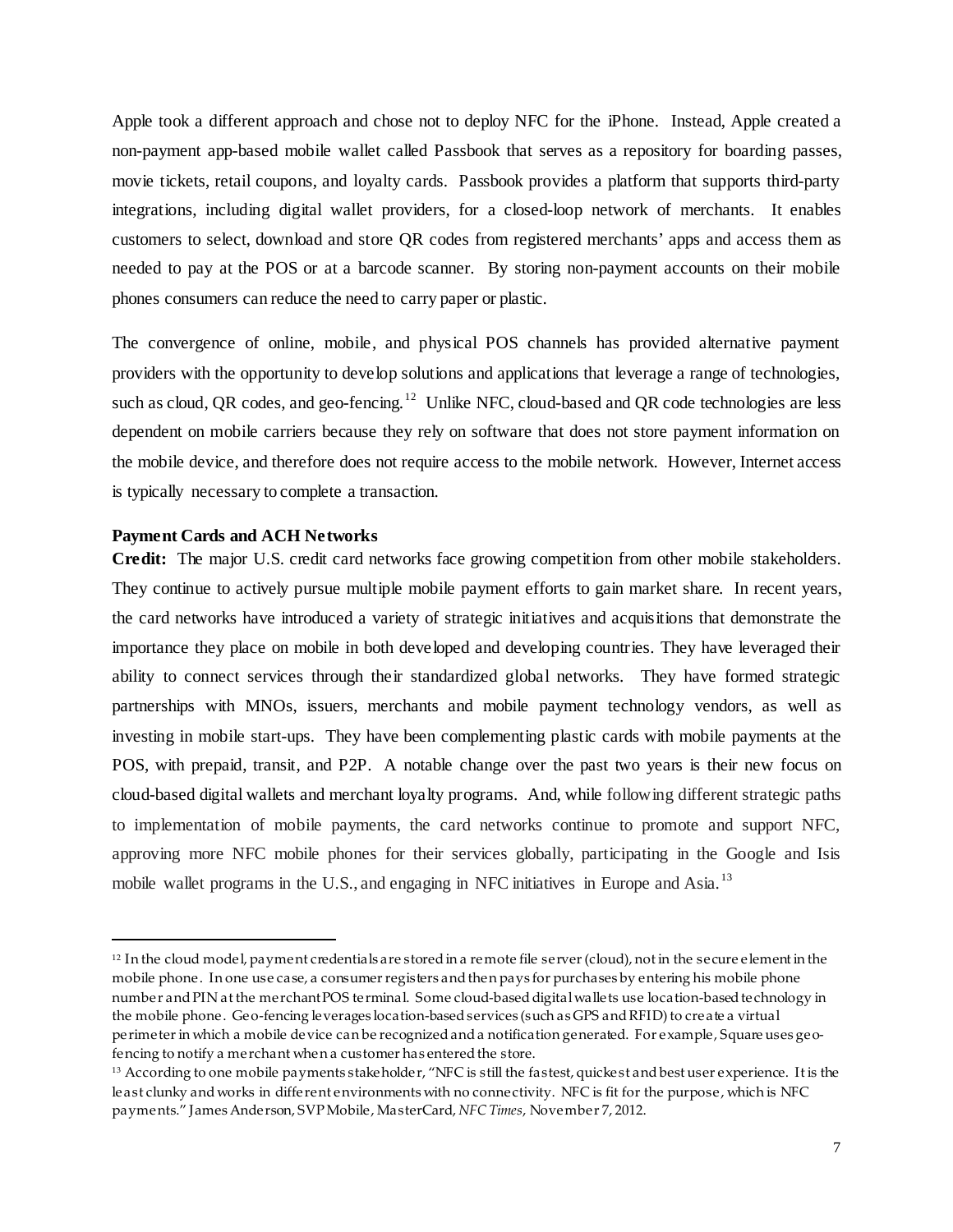**Debit/Prepaid:** Debit card networks are experiencing growth in mobile payment transactions processed through virtual prepaid access accounts, prepaid card systems and online payment providers. Online and mobile prepaid options offer the unbanked and underbanked access to financial services without requiring a traditional bank account. Two recent major prepaid initiatives include Green Dot, which in 2012 purchased a bank and introduced its GoBank account,<sup>[14](#page-7-1)</sup> and Bluebird, a digital/mobile prepaid account offered by American Express and distributed through Walmart.<sup>[15](#page-7-2)</sup> As prepaid products grow, the Consumer Financial Protection Bureau (CFPB) and other regulators will continue to monitor their progress because of concerns about excessive fees and lack of transparency for consumers regarding such fees and other card usage terms and conditions. Any potential regulatory actions should be evaluated to determine their impact to the growth of prepaid debit accounts and the prepaid debit model for mobile payments.

**ACH:** ACH is a major payment network that competes with card networks in the United States. Only recently have mobile ecosystem stakeholders begun to actively consider ACH as a viable alternative in the mobile/digital wallet evolution. Use of the ACH network for mobile payments continues to grow as a segment of online ACH payments. Currently, the majority of these transactions are comprised of bill payments. FIs and non-bank payment providers are developing Internet and mobile applications to implement P2P payment products that are processed via the ACH network, creating opportunity for future growth as more consumers use their smartphone apps and browsers for mobile P2P and Internet purchases. Several companies in the mobile payments ecosystem are pursuing solutions that leverage the ACH network to clear and settle mobile payments and offer ACH to consumers as an alternative payment method for retail purchases. This use of the ACH at the POS also responds to merchant demands for less costly alternatives to credit and debit. Ultimately, the ACH will be another component for expanding consumer choice in the future, particularly for recipients of electronic benefits and transfers (EBT) and other government benefit payments.

#### <span id="page-7-0"></span>**Financial Institutions**

 $\overline{a}$ 

FIs face many competitive pressures from other banks and nonbanks, particularly as the banking industry tries to determine its role in the fast-paced mobile payments environment. FIs' current moderate

<span id="page-7-1"></span><sup>14</sup> GoBank is an FDIC-insured mobile-only bank that is accessible using a mobile app. It includes a Visa debit card linked to a traditional checking account, but it does not issue checks. GoBank has been available in limited launch since January 2013. Se[e www.gobank.com.](http://www.gobank.com/)

<span id="page-7-2"></span><sup>15</sup> Bluebird is an FDIC-insured alternative to debit and checking accounts that can be linked to a mobile app which allows consumers to make mobile deposits to their prepaid account, make mobile bill payments, or send P2P payments. Se[e www.bluebird.com.](http://www.bluebird.com/)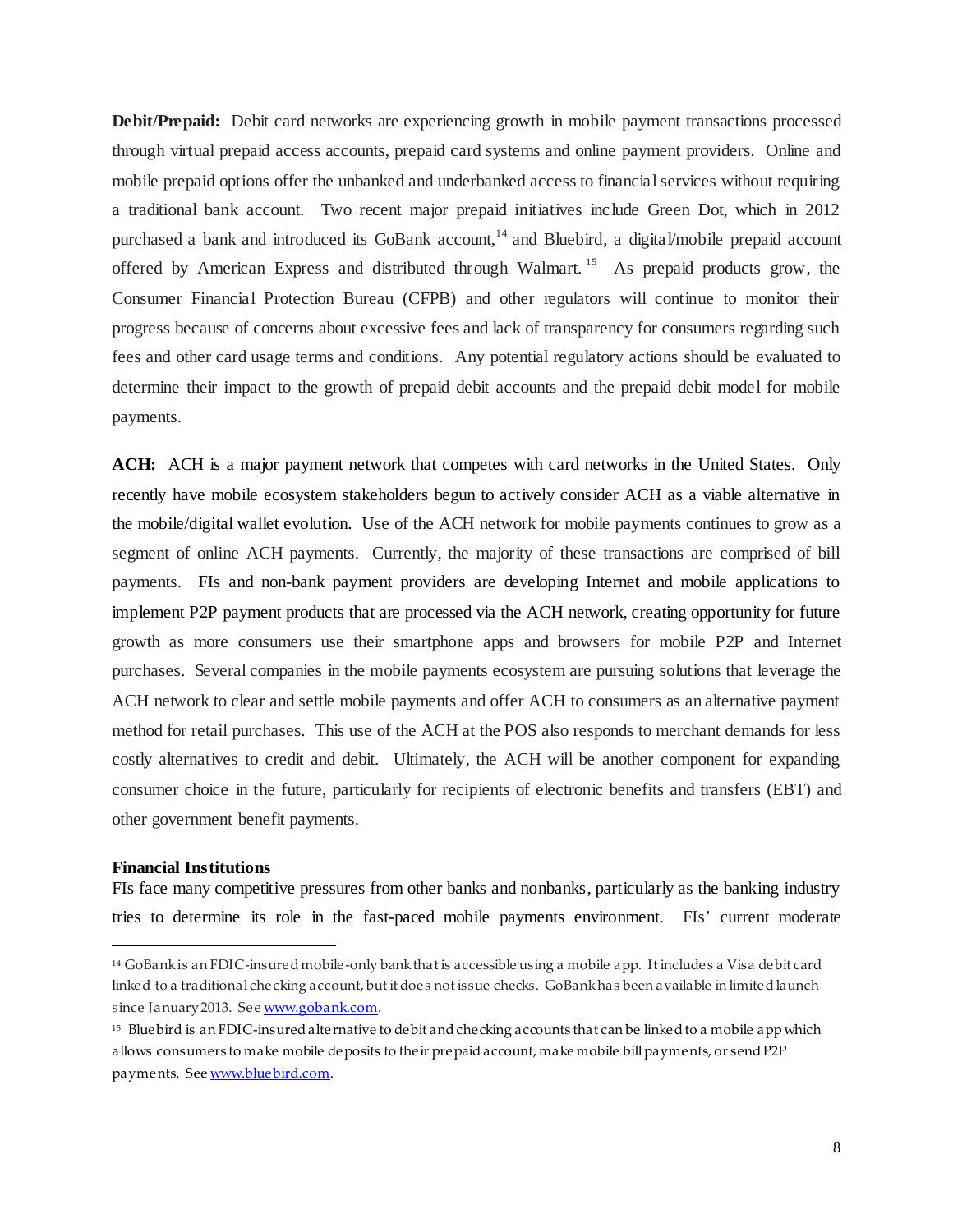approach to implementing mobile payment solutions stems from the economic consequences, uncertainty, and risk aversion created by the recent financial crisis and in response to broad financial regulatory reform. The largest FIs have taken different, but overlapping, strategic directions and approaches to building their business models. A few have participated in NFC wallet initiatives through collaboration with card networks and MNOs. Beyond NFC, FIs have also formed relationships with start-ups to test other mobile payment solutions such as cloud-based digital wallets, QR codes and mobile device card acceptance applications for small businesses. Financial institutions are simultaneously expanding their mobile banking platforms to include mobile remote deposit capture (mRDC), P2P payments, and corporate mobile banking services. P2P payments have helped FIs expand their role as a facilitator of mobile commerce by enabling money transfers between FIs or through retail payment networks.<sup>16</sup>

Financial institutions have the chance to leverage their reputation as trusted payment providers and effective risk managers to strengthen their role in the mobile payments ecosystem. Various studies have shown that consumers have more trust in mobile payment solutions driven by FIs and/or credit card companies than alternative providers.<sup>17</sup> Financial institutions have broad experience that puts them at an advantage to drive and shape consumer acceptance – from due diligence, know your customer, authentication and authorization, corporate security, fraud monitoring and prevention tools, risk management policies and systems, to anti-money laundering tools. Partnering with viable nonbank mobile ventures can complement the FIs' strengths and generate innovation, technology and a better understanding of the market dynamics. Strong customer marketing and communication efforts can also help FIs succeed in the mobile space. However, if FIs cannot leverage their unique advantage as the trusted entity for consumer mobile payments, they risk being viewed by other participants simply as a utility that provides the transactions.

# <span id="page-8-0"></span>**Merchants**

 $\overline{a}$ 

Since the inception of the MPIW, merchants have expressed concerns related to the overall business case for mobile payments. Their concerns stem from the expanse of costs in comparison to the benefits of rolling out mobile contactless payments. These costs include, but are not limited to, processing, investment in terminal upgrades, chargebacks from card payments, security (including PCI compliance),

<span id="page-8-1"></span><sup>16</sup> Examples include clearXchange, a network between Bank of America, Wells Fargo and Citi that allows customers to send and receive P2P payments electronically, and Fiserv's PopMoney.

<span id="page-8-2"></span><sup>17</sup> Javelin Strategy & Research (March 2012). *Gang of Four (and Possibly Five) Apple, Google,*

*Facebook, Amazon – and PayPal: Positioning for Payments in the New Mobile‐Social Technology Era* and 2011 Fiserv Consumer Trends Survey. *Beyond Mobile Banking: It's Time to Stake the Claim for Mobile Payments*. Retrieved from [http://www.flickr.com/photos/fiserv/6153751056/in/photostream.](http://www.flickr.com/photos/fiserv/6153751056/in/photostream)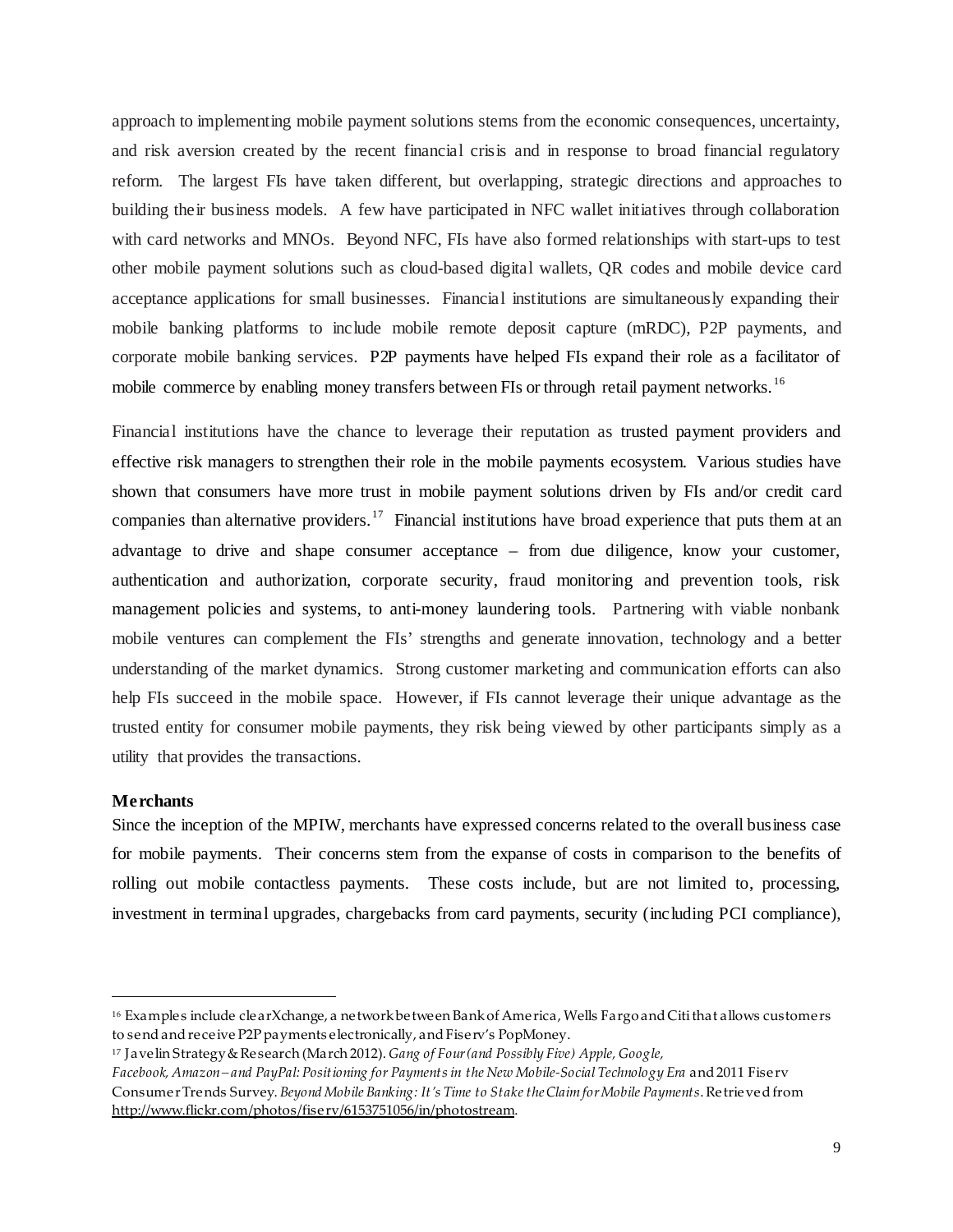and EMV implementation. <sup>[18](#page-9-1) [19](#page-9-2)</sup> In addition to cost considerations, merchants are concerned about rules and liability shifts that vary depending on how a payment is handled, for example, whether a transaction will be processed as card-present (CP) or card-not-present (CNP). As such, merchants of all sizes (e.g., big box retailer, quick-service restaurants (QSRs), small and micro-businesses), and across various segments, are experimenting with different mobile payment technologies to build cost-efficient POS solutions that enhance customer experience and lower costs.

Several retailers are offering closed-loop prepaid account solutions using QR code applications to make mobile payments. QR codes are non-proprietary and relatively quick and easy to implement. However, a customer still needs a custom app and QR code for each merchant or group of merchants, who must agree to a common set of technology standards and/or a common app. Recently, over 30 of the leading U.S. merchants formed the Merchant Customer Exchange  $(MCX)^{20}$  to create a secure mobile platform with a common set of standards to reduce costs in the payments system, keep merchants' customer data securely with merchants, and provide their customers with a better shopping experience. According to public statements, the MCX solution will utilize barcode technology (i.e. QR codes) for mobile proximity payments.

Many QSRs are heavily franchised making it difficult for them to implement uniform payment solutions. However, several chain QSRs and drug stores that initially deployed NFC terminals to accept contactless cards are now leveraging those terminals to accept NFC mobile payments.

<span id="page-9-0"></span>Merchants are generally positive about the business case for mobile, but regard it as a more holistic development of which payments is a small piece. Merchants see mobile as an opportunity to introduce competition and innovation in the payments market.

<span id="page-9-1"></span><sup>18</sup> EMV is a global specification for credit and debit payment cards based on chip card technology that defines requirements to ensure interoperability between chip-based payment cards and terminals. EMV chip cards contain embedded microprocessors that provide strong transaction security features and other application capabilities. The EMV specification encompasses credit, debit and contactless (card and mobile) payment transactions. The primary use for these chip-based cards is to perform payment transactions that store encryption data for authentication. As part of the transaction authorization, the card uses the data to prove it is authentic, thus preventing the use of stolen or cloned cards. For more information on EMVCo see <u>http://www.emvco.com</u>.<br><sup>19</sup> U.S. EMV migration plans accelerated between mid-2011 and early 2012 when all four major card networks

<span id="page-9-2"></span>announced plans to migrate U.S. merchants and issuers to a more secure EMV chip payment environment – merchant acquirers must be ready by April 2013, liability shift for POS as of April 2015 and for automated fuel dispensers as of October 2017

<span id="page-9-3"></span><sup>20</sup> At the time of publication, MCX included the following merchants: 7-Eleven, Alon Brands, Bed Bath & Beyond, Best Buy, CVS/pharmacy, Darden Restaurants, DICK's Sporting Goods, Dillard', Dunkin' Brands, Gap, HMSHost, Hobby Lobby Stores, Hy-Vee , Lowe's, Meijer, Michaels Store., Publix Super Markets, QuikTrip, Sears, Sheetz, Shell Oil US, Sunoco, Target, Wakefern Food, Wal-Mart and Wawa.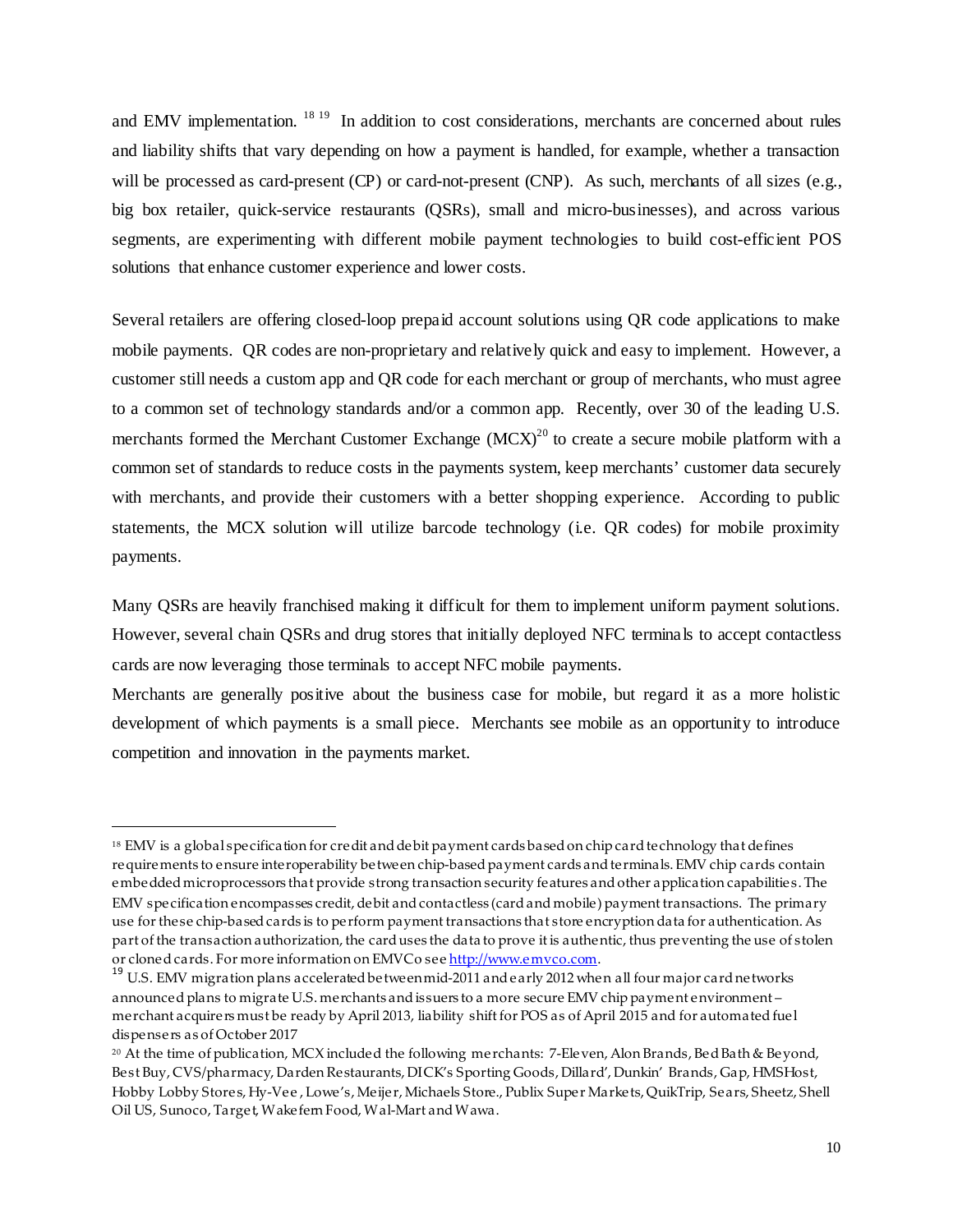# **Consumers**

Growing smartphone ownership will influence stronger adoption of mobile banking and payments.<sup>[21](#page-10-1)</sup> As consumers become increasingly adept at using smartphones (e.g., through downloading and using applications), this will likely lead to an increase in consumer mobile commerce activities, (e.g., using mobile phones to search the Internet for product reviews and comparing prices) and mobile banking. Use of mobile banking and related mobile financial services products builds trust and awareness, and contributes to the willingness of consumers to try emerging mobile payment offerings.<sup>[22](#page-10-2)</sup>

Mobile payment services can also help unbanked and underbanked consumers who have access to mobile phones. Fifty-nine percent of individuals who are unbanked have access to mobile phones, and 50 percent of these phones are smartphones. Notably, 90 percent of the underbanked have mobile phones, 56 percent of which are smartphones. Both of these groups have a higher percentage of smartphone ownership than the general population.<sup>[23](#page-10-3)</sup> For many of these users, their smartphones represent their primary connection to the Internet. They can use their smartphones to reload their mobile accounts, make purchases, deposit checks, and pay bills, alleviating expensive check cashing services and ATM fees.

The growing ubiquity of mobile commerce, coupled with the expanded functionality and greater convenience of smartphones, provide the framework for driving consumer mobile payment behavior. However, the primary barriers to adoption remain the limited availability of some technologies (e.g., NFC) and concerns with security and privacy. Substantial educational outreach and awareness by the industry is required because consumers will play a critical role in driving mass adoption of mobile payments and will likely dictate the sustainability of mobile solutions in the long-term.<sup>[24](#page-10-4)</sup>

# <span id="page-10-0"></span>**Regulators**

 $\overline{a}$ 

Mobile payment instruments use the existing payments infrastructure in different ways. Some mobile payment solutions clearly fall under the scope of existing regulations, while other alternatives using new

<span id="page-10-1"></span><sup>&</sup>lt;sup>21</sup> Pew Research reports that smartphone ownership in the United States is at approximately 46% and growing, while feature phone ownership is at about 41 percent.

<span id="page-10-2"></span><sup>22</sup> Javelin Strategy & Research (2012, September). *Battle for Control of Mobile Wallet* estimates that over 60% of

consumers using mobile banking are likely to adopt a mobile wallet in the next 12 months. Forrester(2012). *State of Mobile Banking 2012*, forecasts that the number of mobile bankers in the U.S. is expected to double by 2017.

<span id="page-10-3"></span><sup>23</sup> Gross, M. B., Rock, A.M., and Schmeiser, M.D. (2013, March). *Consumers and Mobile Financial Services 2013.* Board of Governors of the Federal Reserve System. According to the FDIC's *2011 National Survey of Unbanked and* 

*Underbanked Households*, 8.2 percent (almost 10 million) of U.S. households are unbanked and 20.1 percent (24 million) are underbanked.

<span id="page-10-4"></span><sup>24</sup> For more information on consumer adoption of mobile payments, see Elisa Tavilla. (July 2012). *Opportunities and Challenges to Broad Acceptance of Mobile Payments in the United States*. Available at

[http://www.bostonfed.org/bankinfo/payment-strategies/publications/2012/opportunities-and-challanges-to-broad](http://www.bostonfed.org/bankinfo/payment-strategies/publications/2012/opportunities-and-challanges-to-broad-acceptance-of-mobile-payments.htm)[acceptance-of-mobile-payments.htm](http://www.bostonfed.org/bankinfo/payment-strategies/publications/2012/opportunities-and-challanges-to-broad-acceptance-of-mobile-payments.htm).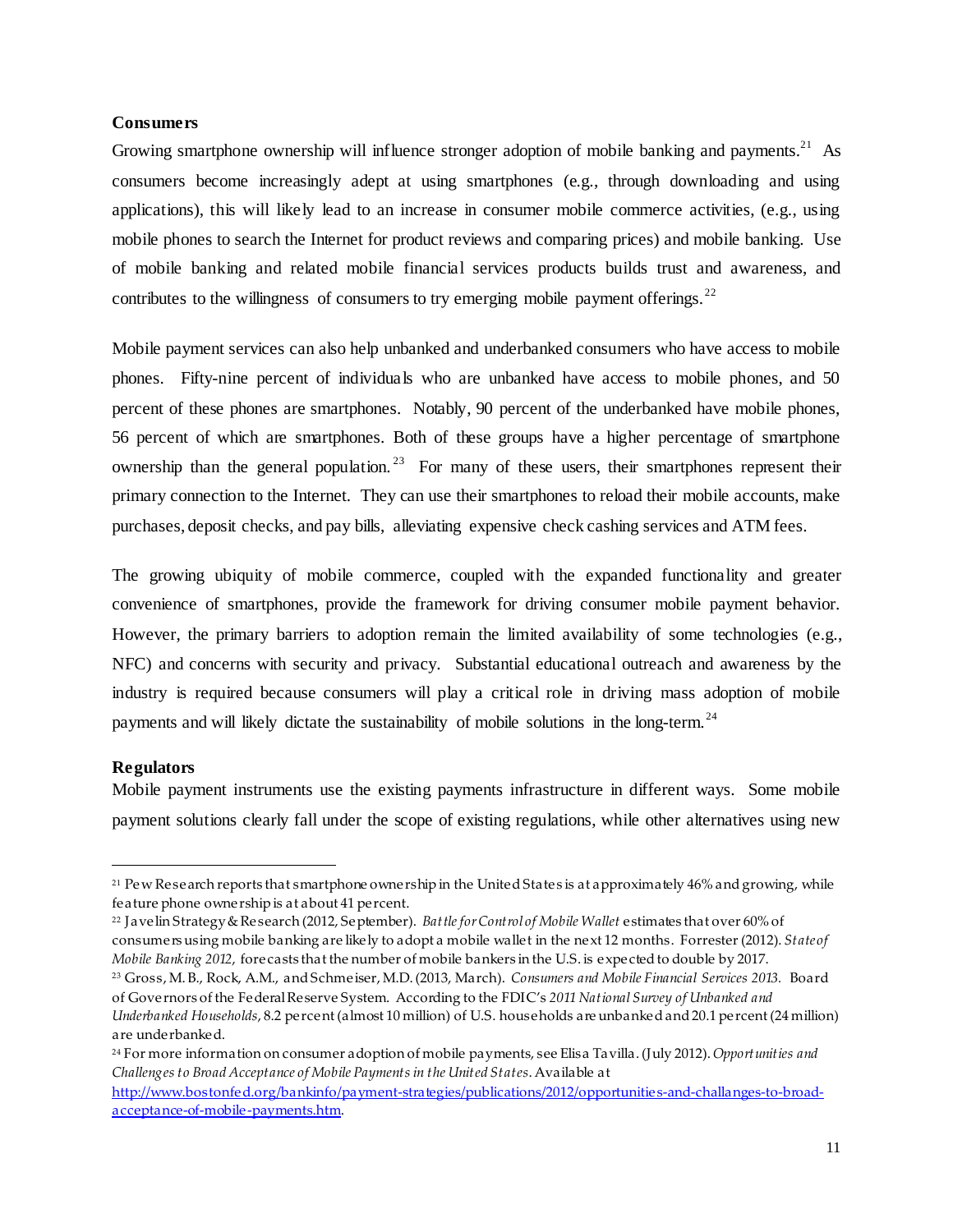technologies (e.g., NFC, QR code) may not have an obvious fit and require a better understanding before regulations might be prescribed. Mobile payment stakeholders perceive that regulators have not kept pace with mobile payment innovation and that the industry would benefit from more specific guidance and a legal framework for mobile payment providers. While industry participants acknowledge the applicability of current regulations and laws to underlying payment methods (credit, debit, prepaid, and ACH) that govern mobile payments today, they are concerned over the uncertainty related to coverage and liability responsibilities and a need for enhanced coordination among regulatory bodies. Financial institutions and related organizations also express concern for participation by nonbanks, including MNOs and alternative payment providers which may be less familiar with payment banking laws (e.g., BSA/AML, KYC, state money transmission licensing, risk compliance, and consumer protection).

The MPIW and representatives from several regulatory agencies<sup>[25](#page-11-0)</sup> met in April 2012 to discuss issues, concerns, and potential gaps in regulatory coverage. The primary concerns they raised were focused on consumer protection, privacy, and data security; however, neither the regulatory agencies nor industry stakeholders concluded that there was an immediate need for additional regulation. Rather, they expressed support for clarification of existing regulations and their applicability to mobile payment service providers in order to increase understanding at the policy level, dispel misperceptions, and focus collective energies on potential risk vulnerabilities in the mobile channel. It was suggested that stakeholders focus on education and communication between the industry and the agencies, while regulators ensure that industry stakeholders are informed if and when the need for mobile regulation arises.

Given Congress's high level of interest in mobile payments and attention to the MPIW's initial white paper and ongoing work, several Federal Reserve, MPIW, and other mobile payment industry experts testified at House and Senate hearings in 2012. The House Financial Services Subcommittee on Consumer Credit examined the growing trend of mobile payments at a hearing held on March 22, 2012.<sup>[26](#page-11-1)</sup> On March 29, 2012, the U.S. Senate Committee on Banking, Housing, and Urban Affairs held a hearing,

<span id="page-11-0"></span><sup>25</sup> Regulators included the Office of the Comptroller of the Currency (OCC), Federal Deposit Insurance Corporation (FDIC), Consumer Financial Protection Bureau (CFPB), National Credit Union Association (NCUA), Federal Reserve Board (FRB), Conference of State Bank Supervisors (CSBS), Washington State Department of Financial Institutions, Massachusetts Division of Banking, Federal Trade Commission (FTC) and Federal Communications Commission (FCC).

<span id="page-11-1"></span><sup>26</sup> Panelists included Rich Oliver, formerly Executive Vice President and director of the Retail Payments Risk Forum, Federal Reserve Bank of Atlanta, and representatives from PCI Data Security Standards Council, MasterCard, Smart Card Alliance and the Consumers Union. Se[e http://www.c-span.org/Events/C-SPAN-Event/10737429273/](http://www.c-span.org/Events/C-SPAN-Event/10737429273/).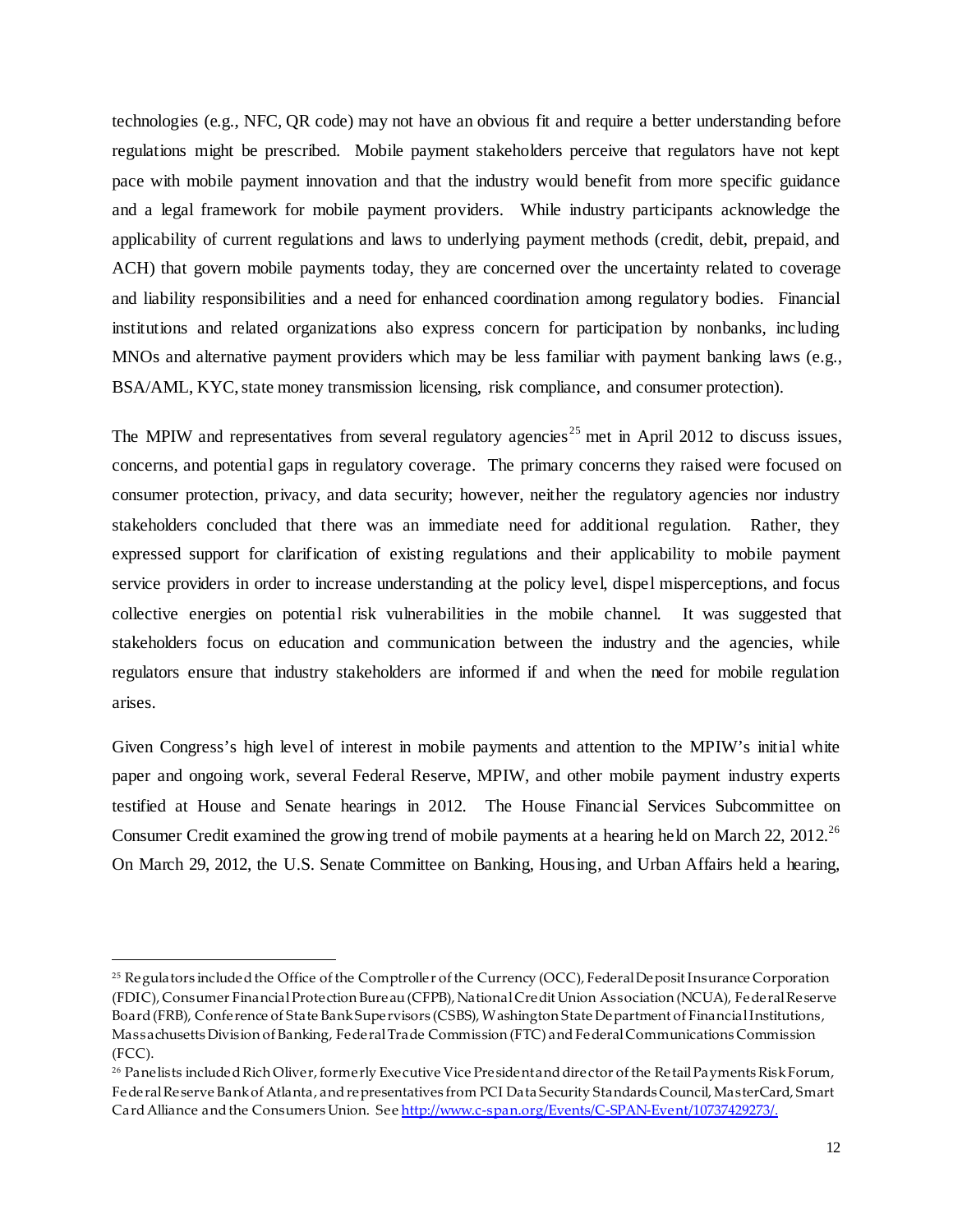"Developing the Framework for Safe and Efficient Mobile Payments,"<sup>[27](#page-12-3)</sup> and held part two in July 2012.<sup>[28](#page-12-4)</sup> Stephanie Martin, Associate General Counsel, Board of Governors of the Federal Reserve System, testified on regulation of mobile payments before the Subcommittee on Financial Institutions and Consumer Credit, House Committee on Financial Services on June 29, 2012. She commented that current payments laws "may not be well-tailored to address the full range of mobile payment services in the marketplace."<sup>[29](#page-12-5)</sup>

# <span id="page-12-0"></span>**Summary**

 $\overline{a}$ 

Each primary stakeholder in the mobile payments ecosystem has an innovative approach to how mobile payment capabilities can be rapidly and reliably developed and implemented. While their efforts have provided consumers with multiple options, they have complicated the development of interoperable standards for mobile payments and the widespread adoption of any one mobile payment solution. Given the fragmented and dynamic market, it is important for the FRB to regularly convene the mobile stakeholders and other parties, including regulators, to discuss the mobile ecosystem, especially as the newer solutions evolve.

# <span id="page-12-1"></span>**III. Progress towards Achieving Benefits**

At the end of 2010, the MPIW identified a number of clear benefits of a future U.S. mobile payments infrastructure that was built on an NFC contactless technology platform. This section evaluates progress towards achieving benefits such as improved security and fraud reduction, merchant cost efficiency, competitive technologies, value-added services, revenue and monetization opportunities, and data privacy, in light of environmental developments in the ecosystem.

# <span id="page-12-2"></span>**Improved Security and Fraud Reduction**

The planned migration from today's mag-stripe environment to more advanced technology introduces the potential for a more secure payments environment. In the first Mobile Payments Landscape paper, the MPIW acknowledged the potential for NFC/secure element technology, along with the intelligence and data storage capabilities of the contactless chip embedded in the mobile phone, to improve authentication

<span id="page-12-3"></span><sup>&</sup>lt;sup>27</sup> See http://banking.senate.gov/public/index.cfm?FuseAction=Hearings.Hearing&Hearing ID=eab14748-aea3-48f1[a4f8-88f49613f0e1](http://banking.senate.gov/public/index.cfm?FuseAction=Hearings.Hearing&Hearing_ID=eab14748-aea3-48f1-a4f8-88f49613f0e1)

<span id="page-12-4"></span><sup>&</sup>lt;sup>28</sup> Witnesses included professors and industry experts from the University of California, Berkeley, University of Indiana, and University of California, Berkeley School of Law.

<span id="page-12-5"></span><sup>29</sup> Witnesses included Sandra F. Braunstein, Director, Division of Consumer and Community Affairs, Board of Governors of the Federal Reserve System and Kenneth C. Montgomery, First Vice President and Chief Operating Officer, Federal Reserve Bank of Boston. See

<http://www.federalreserve.gov/newsevents/testimony/martin20120628a.htm>.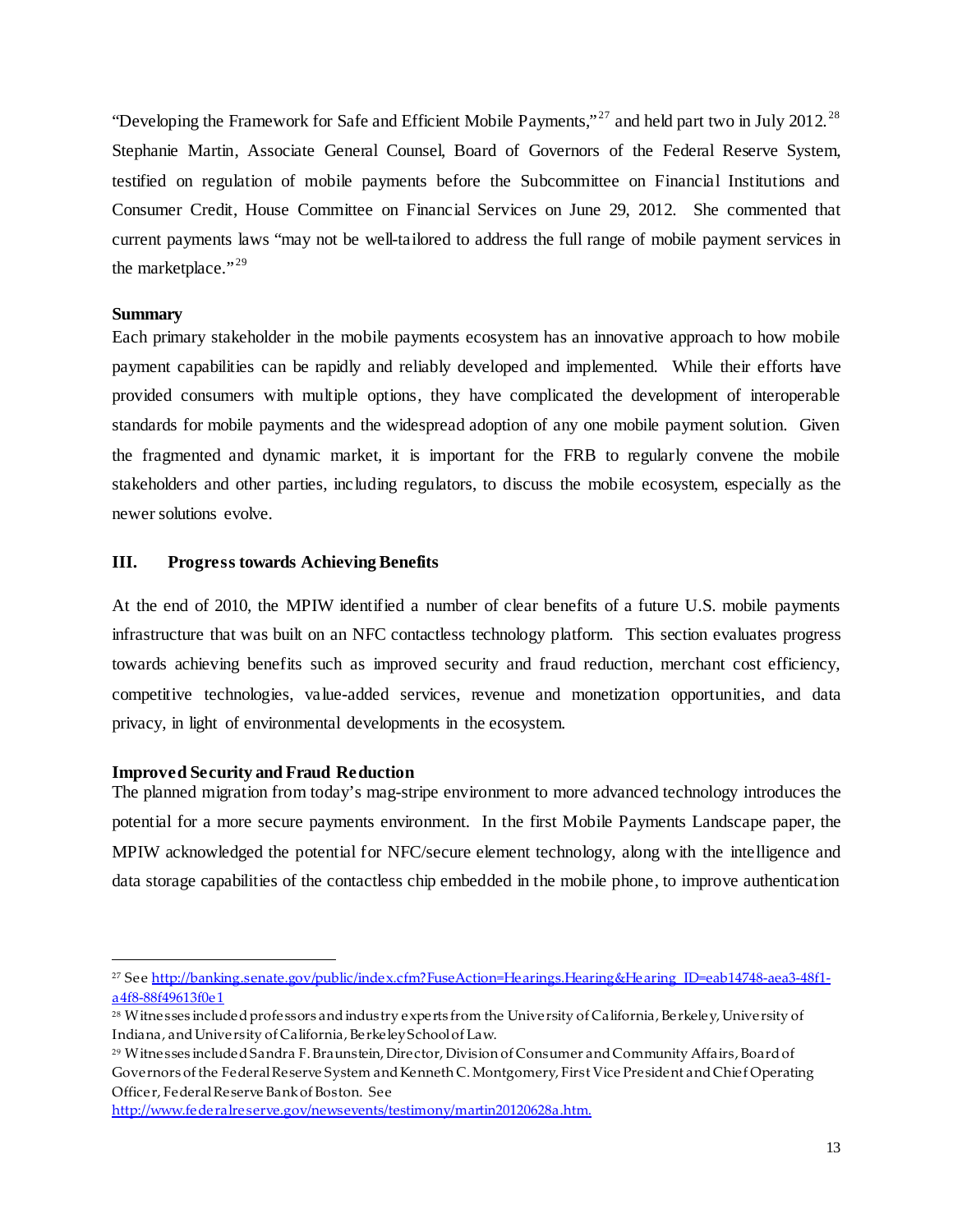and reduce the risk of fraudulent transactions.<sup>30</sup> However, it is too soon to attribute any actual fraud reduction or enhanced security to NFC chip technology or the applications and tools built into the mobile phone hardware in light of the slow growth of POS mobile payments. To further complicate the measurement of mobile-based fraud reduction, alternative mobile technology solutions which are simpler and less costly for merchants and FIs to deploy have emerged. Examples include QR codes and cloudbased solutions that can store and manage payment credentials remotely, possibly addressing some of the complexities associated with managing data in the secure element embedded in the mobile device.

The implementation of EMV chip technology in other countries has resulted in decreased card fraud and is predicted to reduce mobile payments fraud in the future. Most developed countries have already converted to EMV industry specifications, while the U.S. migration is in the early stages. EMV is important to the security of NFC card-based mobile payments because NFC uses the underlying EMV technology infrastructure, and relies on the same dynamic data authentication  $(DDA)^{31}$  $(DDA)^{31}$  $(DDA)^{31}$  for mobile payment security. Despite the leadership role of the credit card networks in driving U.S. migration to EMV card payments, they do not agree on the cardholder verification method, generating a debate about the level of risk of chip-and-PIN vs. chip-and-signature.<sup>32</sup>

While consumer behavior surveys report that privacy and security are consumers' most important concerns, in actuality they use their mobile phones to interact quickly with websites, businesses, and other people, valuing their ability to access social media. Problems stem from consumer failure to adopt available safeguards such as PINs, passwords, device lock features or anti-virus software. They also continue to engage in risky behaviors such as opening spam emails and jail-breaking phones, behaviors that will require change if a wallet containing payment credentials is added to the mobile phone.

Mobile applications downloaded to the handset can expose payment platforms and networks to fraud and other security risks. The vulnerability posed by mobile applications is largely attributable to a lack of industry standards. This situation is somewhat mitigated by moderating oversight from Apple and

<span id="page-13-0"></span><sup>30</sup> Despite anecdotes claiming that NFC data can be intercepted as the device communicates with a terminal, momentarily exposing data in transmission or by other sophisticatedhacking schemes, the only reported breaches have occurred in lab settings, with none reported in the real world.

<span id="page-13-1"></span><sup>&</sup>lt;sup>31</sup> DDA uses an encryption key to generate unique, dynamic data values to authenticate the transaction when it is authorized by the card network. These values are only valid for one authentication. If a thief tries to re-use the payment account data, it will be out of sync with the number stored by the card issuer and rejected, making it harder to skim usable data and clone for counterfeiting

<span id="page-13-2"></span><sup>&</sup>lt;sup>32</sup> MasterCard supports Chip and PIN as the most secure payment technique to provide the greatest protection against fraud liability to retailers and acquirers. Visa supports a range of cardholder verification methods (CVMs) with EMV chip, including signature, online PIN and no-signature for low-value, low-risk transactions. American Express also supports a range of CVMs with EMV contact chip, including signature, online pin and no-signature for low-value, low-risk transactions.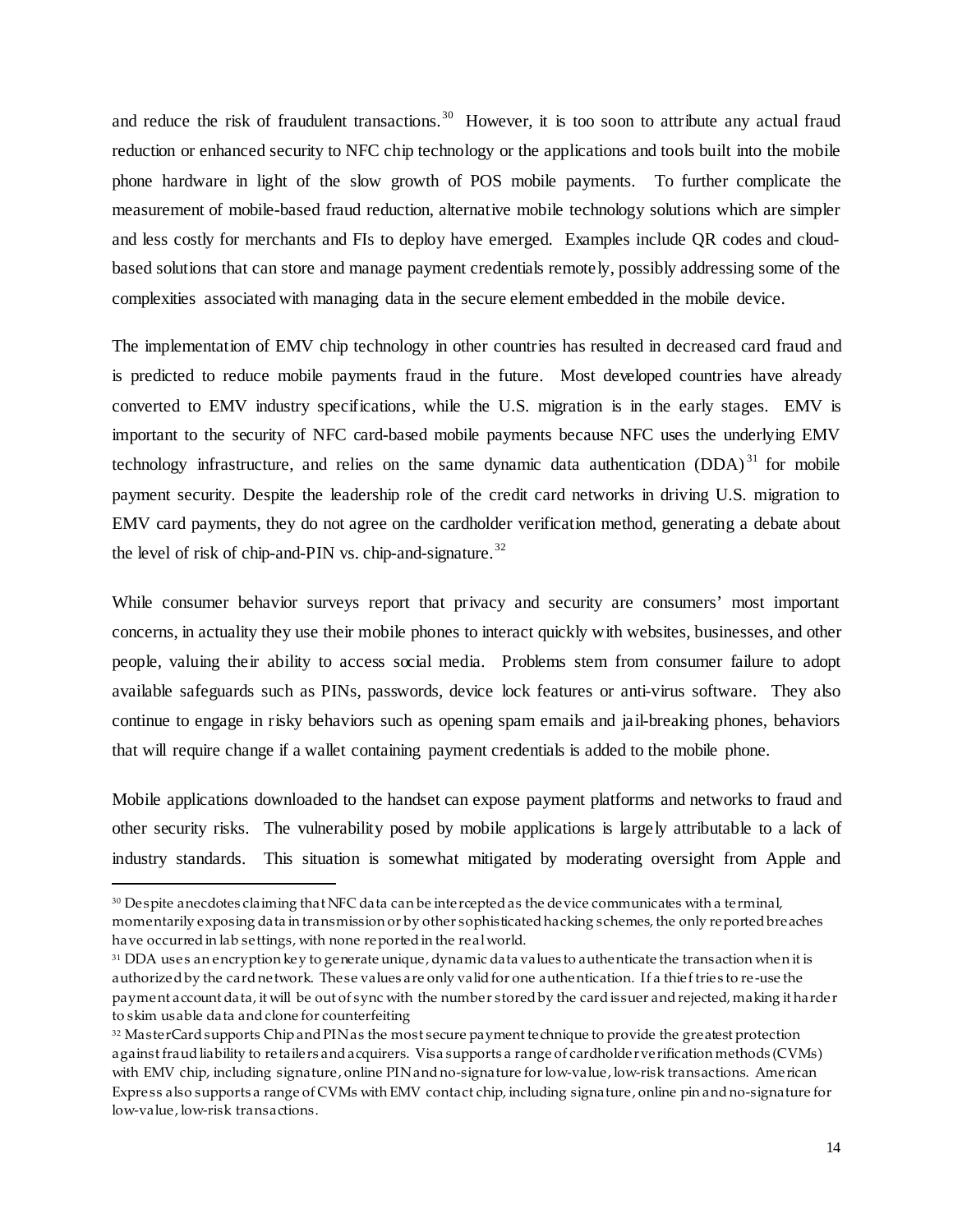Google of their app stores. However, many smaller app stores operate independently in the mobile ecosystem, with little to no oversight. The major operating systems approach security very differently, with Android and its open platform characterized as the "Wild West" and Apple as the "Frontier Fort."

As mobile payment transaction volume increases, the mobile payments channel is expected to become a more attractive target for criminals. Security providers need to anticipate risks and incorporate automated mitigation tools where feasible, such as preloading mobile antivirus software on phones, and leveraging the ability of mobile phones to share real-time data (e.g., location and customer-entered authentication). The mobile device has a number of security attributes that have the potential to make the mobile channel more secure than the online channel against fraud and to repel fraud attacks. **[33](#page-14-1)**

Many parties are involved in supporting the multi-faceted mobile payments ecosystem. All share in the responsibility for mitigating mobile payment security and fraud problems. The industry must collaborate to identify potential threats and vulnerabilities in the mobile payments ecosystem, to share applicable data, to assess the security gaps in the mobile process, and to assign responsibility for remedying these gaps. They must also develop interoperable standards, guidelines and rules for newer technologies. The MPIW is vested in recognizing and/or developing industry-wide solutions to the security challenges presented by mobile commerce and can leverage its expertise to: (1) identify evolving threats and vulnerabilities that exist for mobile; (2) address the need for stronger authentication; and (3) advance security awareness among consumers and industry stakeholders in the mobile payments ecosystem. Mobile has the potential to provide a safer payments option if leveraged appropriately.

# <span id="page-14-0"></span>**Merchant Cost Efficiency**

 $\overline{a}$ 

While merchants would like to use mobile payments as an opportunity to achieve efficiencies, impediments exist. For example, the traditional card model treats mobile contactless payments as cardnot-present, but a shift to treating such transactions as card-present instead would reduce merchant costs. Applying mobile wallet fees is another example that may inhibit innovation and add incremental costs. A number of large and small merchants are still participating in NFC-wallet pilots, but without a strong

<span id="page-14-1"></span><sup>33</sup> These attributes include context, tactile interface, sensors, cloud and social media. Geo-location can be used to enhance authentication and detect fraudulent charges. Technology is emerging that will leverage the sensory features of swiping or sliding across mobile device screens or to authenticate signatures via their touch screens. The tactile interface also opens up the possibility of fingerprint verification for financial transactions or account logins. Other features include the camera functionality which can authenticate users through facial recognition. All of these attributes can be layered to enhance security and authentication. Camhi, Jonathan (2012, October 26). Why mobile will be more secure than online banking. *Bank Systems & Technology*. Retrieved from <http://www.banktech.com/channels/why-mobile-will-be-more-secure-than-onli/240009653?pgno=1>.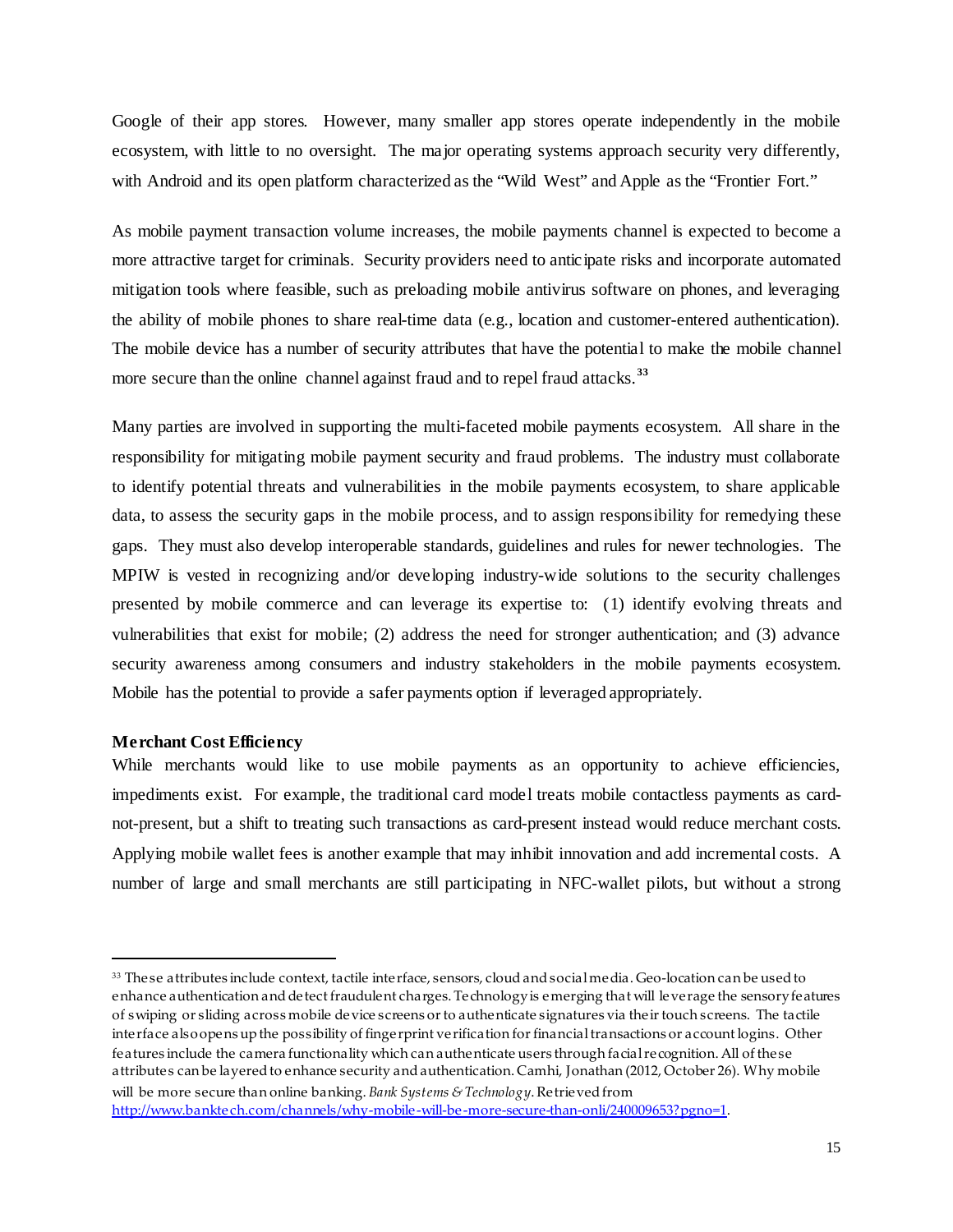business model, and ability to reduce the cost of deployment, merchants continue to investigate lowercost alternatives that are not card-based and not supported by NFC.

Migration to EMV is also impacting merchant cost efficiencies because it requires investments to upgrade terminals. Merchants must weigh the investments against the risk of liability responsibility for counterfeit fraud associated with mag-stripe data breaches and the benefit of reduced fraud. The MCX model could help to reduce merchant deployment costs by clearing and settling over a lower cost network such as ACH, rather than over the more expensive card networks.

Cloud-based payment services may offer merchants cost-effective and rapidly deployable capabilities. Often cloud-based technology leverages barcode technology and card tokenization to further reduce the likelihood and costs of dealing with fraud. Tokenization is a technology that enables the payment service provider to exchange a one-time payment token at the merchant's e-commerce or POS system to redeem for payment. On the other hand, barcode technology is a more feasible solution to other mobile payment technologies from a customer integration perspective. Several mature and start-up companies offer cloudbased payment solutions – which initially serviced small merchants, but are expanding to larger retailers. Some of these companies are incenting mobile payments with lower fees and loyalty programs.

As merchants develop their strategies for mobile payments, they must consider multiple options related to hardware, software, choice of technology platform, and how they implement external factors (e.g., EMV). Some industry stakeholders hope that the inclusion of NFC capability in POS terminals upgraded for EMV may encourage merchants to adopt mobile contactless payments at the POS. However, merchants still incur incremental costs to enable NFC and view implementation of EMV and use of NFC for mobile payments as two distinct investment decisions. For EMV, merchants want assurances that their investments are in sync with issuers and mobile operators.<sup>[34](#page-15-1)</sup> For mobile payments, merchants must do a cost-benefit analysis on whether to buy an NFC-enabled terminal, whether to enable NFC functionality, and what payment brands to accept.

# <span id="page-15-0"></span>**Competitive Technologies**

 $\overline{a}$ 

The current mobile payments ecosystem depicts a fragmented market, rather than a cohesive interoperable mobile payments approach. The various emerging technologies have the potential to benefit the payments systems by improving overall efficiency and security in the long-term, and the end result will

<span id="page-15-1"></span><sup>34</sup> Randy Vanderhoof, interview with Payments Source, September 2012. The *EMV Migration Forum* was created in September 2012, under the leadership of Randy Vanderhoof, president of the Smart Card Alliance. The primary role of the Forum is to prepare merchants, acquirers, issuers and processors for the pending conversion to EMV smart card technology in the U.S.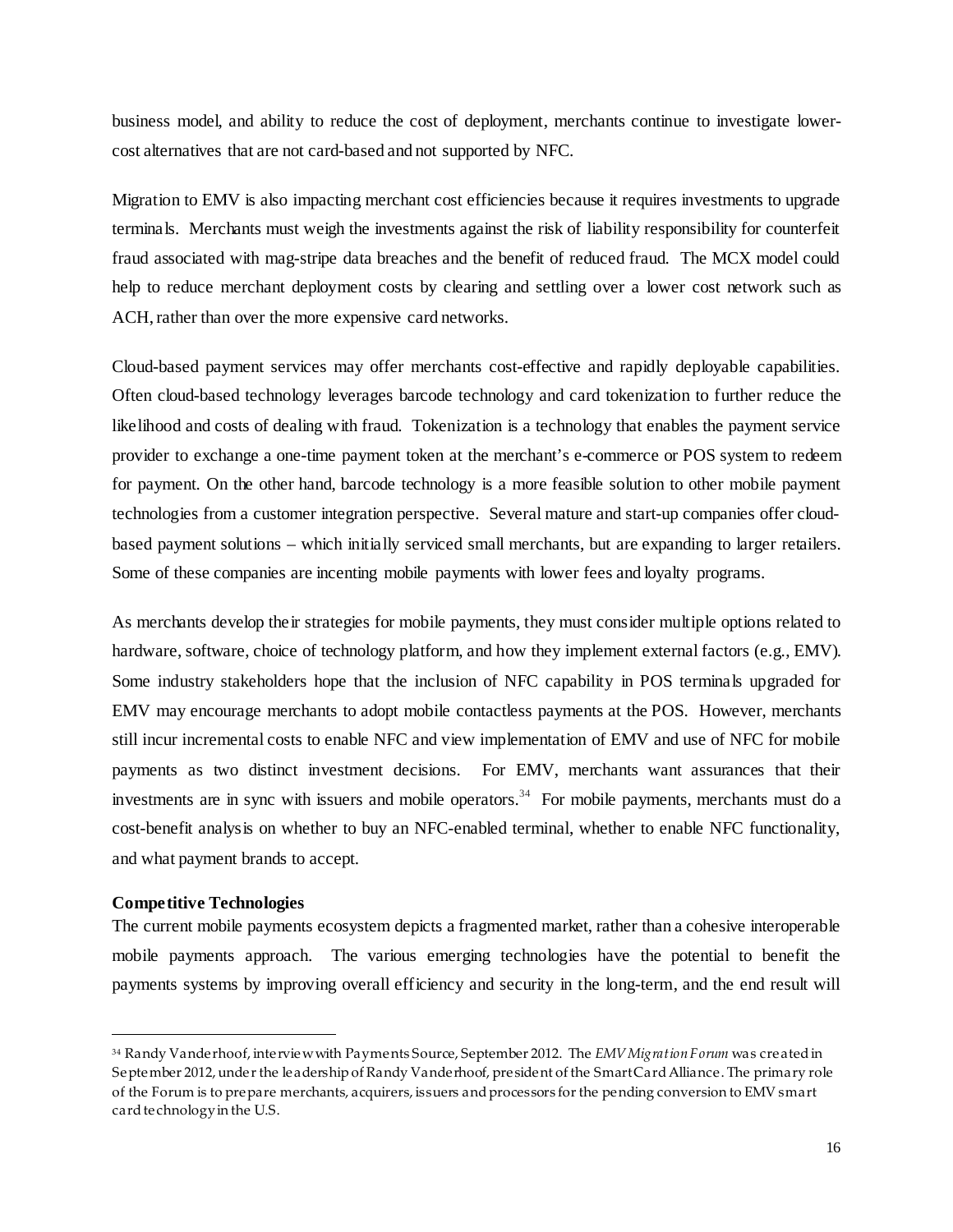likely include several competing models that could be categorized broadly as cloud-based or NFC-like. These systems will eventually co-exist and may be selected for payments based on their venue and risk profile. For example, QR codes may work well for micropayments in a closed-loop proprietary payment system. NFC solutions may be best applied in cases that require enhanced security features such as transit, where speed and convenience of processing a high volume of transactions is necessary.

# <span id="page-16-0"></span>**Value-Added Services**

 $\overline{a}$ 

**Retail:** The mobile payment and commerce landscape is opening doors for innovative value-added services that enhance mobile payments. Such services can be provided before and after the actual payment transaction. These services are instrumental to offering relevant and timely information to customers, increasing the likelihood of generating additional sales, strengthening brand loyalty, and offering additional points of interaction with the customer. Both NFC mobile and cloud-based digital wallets can allow for the generation of customized coupons, timely discounts, and loyalty and reward program tracking and redemption directly from the mobile device. Value-added services are becoming more important than the actual payment transaction for driving mobile payment adoption. For sustainability, the value proposition of mobile commerce will need to include concrete value-added services beyond payments.

The ability to collect and analyze information on consumer preferences and buying habits tied to mobile payment transactions may enable customized promotions and rewards, but may also present risk to the customer's transaction information if not managed properly. A driving force behind collection of the data is the desire for enhanced data monetization by the data owners (e.g., FI, card network, merchant, MNO, payment service provider), who want to leverage their data to increase [profit](http://en.wikipedia.org/wiki/Profit_(economics)) and [efficiency,](http://en.wikipedia.org/wiki/Efficiency) improve [customer experience,](http://en.wikipedia.org/wiki/Customer_experience) and build [customer loyalty.](http://en.wikipedia.org/wiki/Customer_loyalty) Competition over data ownership and its subsequent use exists, and stakeholders will need to agree on how to protect, share and present the data, subject to customer preferences.

The concept of a mobile or digital wallet can create a convenient and efficient tool for the consumer in the long-term. Initially consumers may be frustrated by limited payment choices included in the wallet, and by providers flooding the market with wallet offerings to attempt to gain market share. Research by TSYS and Mercator Advisory Group shows that consumers wish to consolidate their store loyalty and rewards cards in the mobile phone, and want to pay for purchases with their preferred payment method in a mobile wallet.<sup>35</sup>

<span id="page-16-1"></span><sup>35</sup> TSYS and Mercator (2012). *2012 Consumer Debit Payment Choice Research Study*.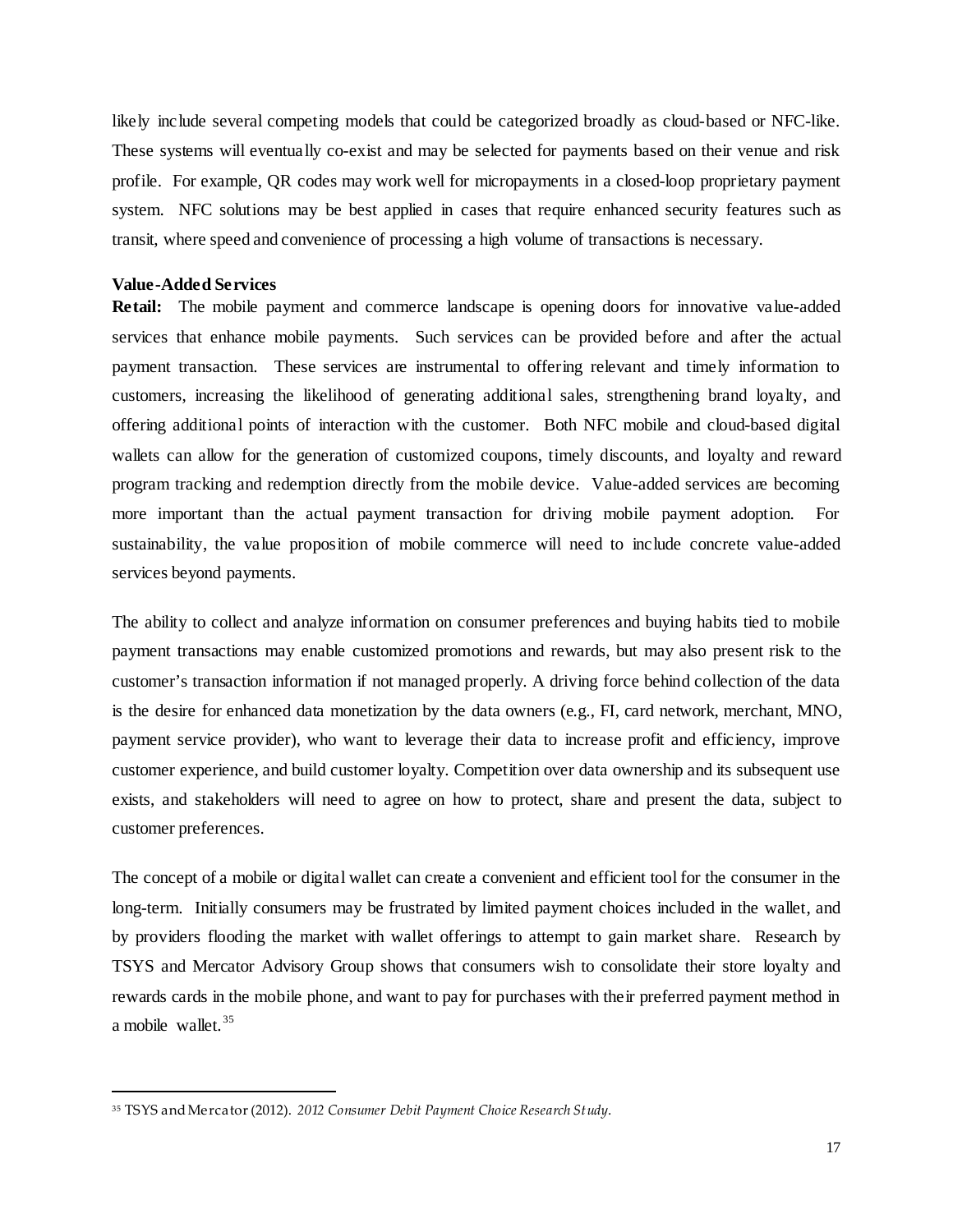**Transit**: The benefits of mobile contactless payments for mass transit are starting to emerge. Some U.S. transit systems are exploring opportunities to leverage open-loop card networks for transit payments. Contactless chip payments, particularly in the mobile channel, provide a use case for interoperability, lower operating costs through reduced transit fare card issuance expense, and increased acceptance to address the myriad of different payment acceptance systems for transit authorities across the U.S. Today, most of the largest U.S. transit systems are already invested in smart card systems for more flexible and efficient revenue collections. A transition from proprietary transit-only systems to open-loop NFC contactless payments represents an opportunity for even greater efficiency, reduced operational costs, and enhanced consumer convenience. The 2012 Isis mobile wallet launch in Salt Lake City with the Utah Transit Authority is an example of one of the first commercially available mobile payment transit programs in the U.S. In October 2011, Google Wallet conducted a NFC mobile payments trial with the New Jersey Transit Authority for NFC.

#### <span id="page-17-0"></span>**Revenue and Monetization Opportunities**

New nonbank players and the conjoining of industries unaccustomed to partnership are disrupting payment models, as mobile emerges as a new payment vehicle. The new models are evolving without one standard approach dominating the playing field, making it difficult to achieve revenue goals. Mobile advertising with customized, promotions-based consumer shopping behaviors represents a new source of revenue. The Google Wallet business model is built primarily on gathering of user data and subsequent advertising, in contrast to the Isis wallet model, which provides a neutral, fee-based platform on which bank issuers load their credit, debit, and prepaid cards. Three of the top U.S. mobile carriers (AT&T, Verizon and T-Mobile) invested in the Isis joint venture receive a share of revenue from card issuers for wallet payment transactions, together with rent paid by the issuers to add their customers' cards to the secure element. The revenue potential and cost implications associated with the rent model are unforeseen, particularly given that participation in the Isis wallet is currently limited to three financial institutions (Barclaycard, Capital One, and Chase).

New solutions will be developed in response to the need for business models that meet the expectations of all stakeholders in the ecosystem. The variety of payment solutions may advance new schemes for revenue and cost-sharing that benefit customers and merchants.

# <span id="page-17-1"></span>**Data Privacy**

The MPIW focused considerable attention on the need for data privacy in the mobile channel, recognizing that the success of the mobile payment ecosystem hinges on trust and transparency. Similar to other channels, mobile can expose payments data to new parties and create the opportunity for data to be compromised. While the rewards resulting from data monetization may benefit the consumer, misuse of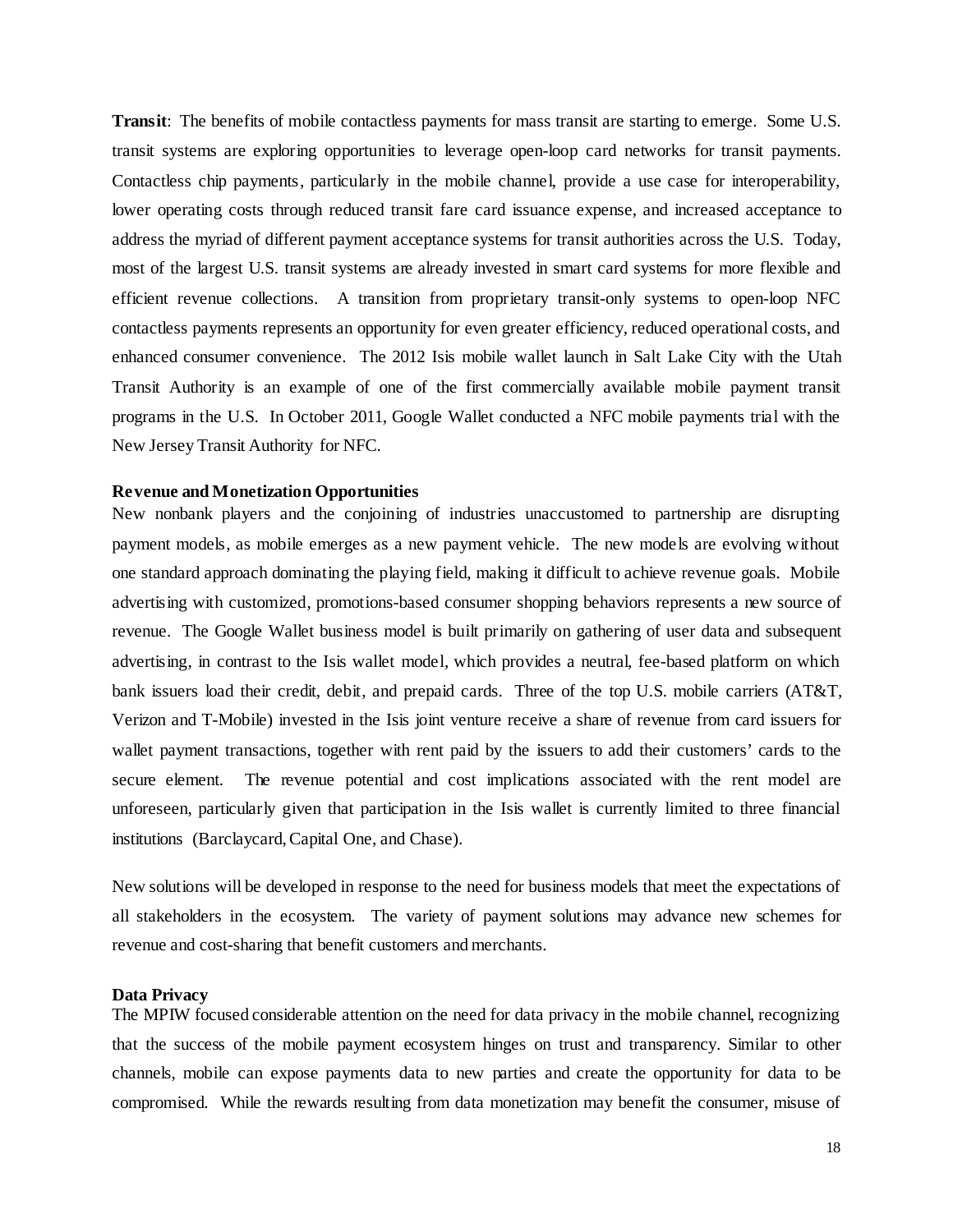the data may create serious privacy considerations if the consumer's payment or personally identifiable information (PII) is used without the consumer's explicit consent (e.g., opt-in) and lead to potential harm and unintended consequences.

Privacy risks are heightened with data monetization in the mobile payments space. The use of locationbased services (LBS) by merchants and payment service providers to drive active and passive mobile marketing efforts has also heightened the concerns around privacy. While it is expected that consumers must register and/or opt-in to the application to allow it to use their location information, they may unknowingly allow companies to compile detailed profiles of their lives. Some popular LBS-enabled tools lack clear and concise disclosures about personal information collection, how that data is used, and the process for consumer consent.

In response to concerns over privacy risks in the mobile commerce environment, the FTC issued its Final Privacy Report, *Protecting Consumer Privacy in an Era of Rapid Change: Recommendations for Businesses and Policymakers*, [36](#page-18-1) in March 2012, and the Obama Administration released its Consumer Privacy Bill of Rights.<sup>[37](#page-18-2)</sup> While these reports are guidelines, any well-publicized incidents of privacy intrusions could result in legislative or regulatory action.

# <span id="page-18-0"></span>**IV. Update of Original Strategic Principles**

The purpose of the initial paper was to inform the FRB and other interested parties of the MPIW's assessment of the foundational principles intended to guide the development of an integrated end-to-end mobile payments process that could promote successful adoption. At the time, MPIW members supported rapid achievement of these principles to advance the realization of the benefits of mobile payments. However, the last two years have witnessed considerable change in the market and the business models, while NFC mobile payments have not evolved as quickly as originally predicted. Cloud-based and other innovative technologies, coupled with new market entrants and creative partnerships, have changed the dynamics of the mobile payments ecosystem, calling for a re-evaluation and modification of the MPIW's original strategic principles.<sup>[38](#page-18-3)</sup>

<span id="page-18-1"></span><sup>36</sup> Available a[t http://www.ftc.gov/os/2012/03/120326privacyreport.pdf](http://www.ftc.gov/os/2012/03/120326privacyreport.pdf).

<span id="page-18-2"></span><sup>37</sup> In the report, the White House proposed legislation based on the privacy principles it contained and called on the U.S. Commerce Department's National Telecommunications and Information Administration (NTIA) to convene stakeholders to develop enforceable codes of conduct implementing these principles for specific industries. The NTIA has since held a series of multi-stakeholder workshops to develop voluntary codes of conduct to protect users' privacy in s pecific business contexts.

<span id="page-18-3"></span><sup>38</sup> The following commentary presents policy propositions for the FRB's consideration and does not seek to influence competing technological or commercial models currently being developed in the industry.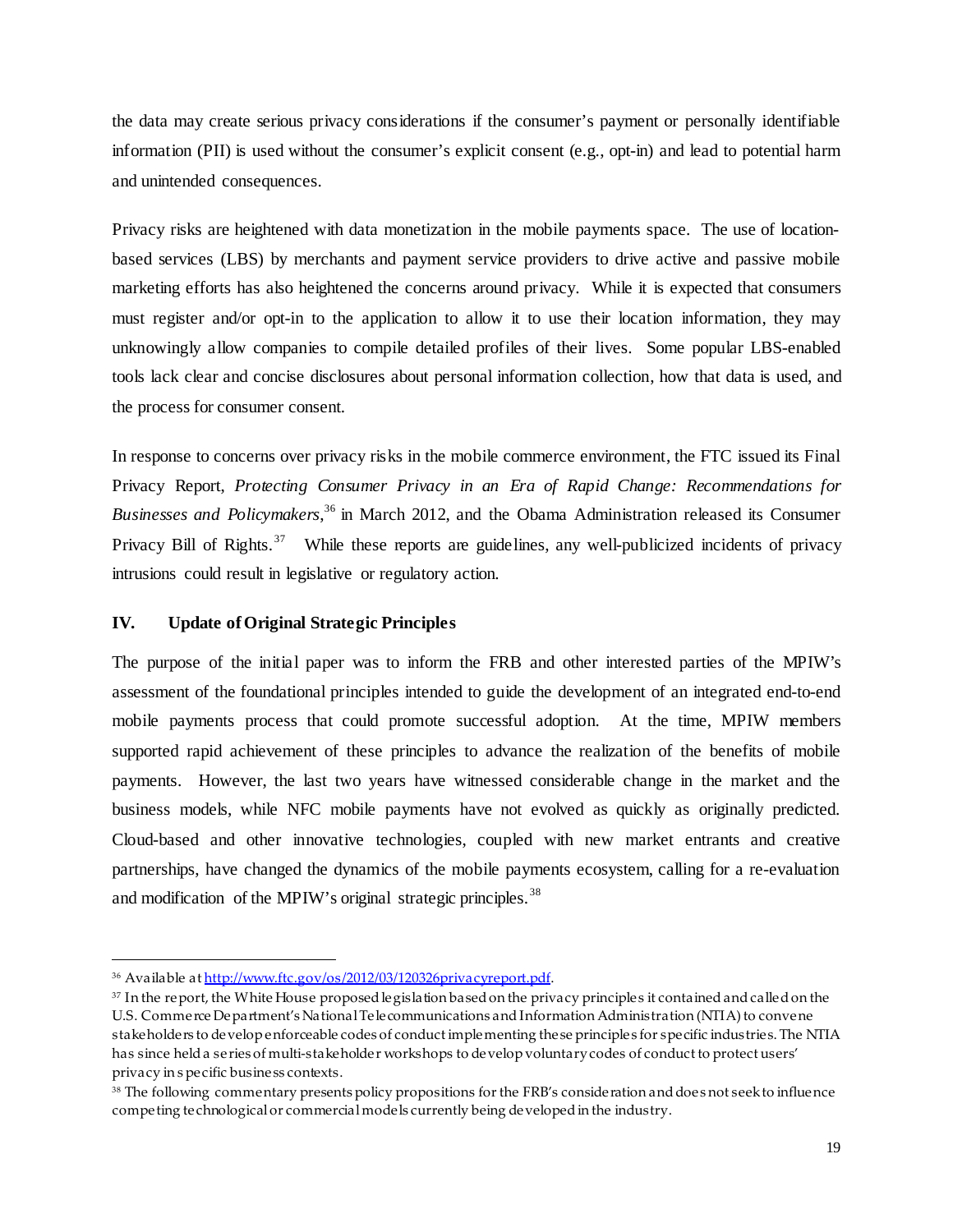# <span id="page-19-0"></span>**Open Wallet concept has evolved to include both mobile and digital wallets**

The successful model for an open mobile wallet has not changed; however the initial concept of a mobile wallet has expanded into a digital wallet. Two years ago, the MPIW's definition of a mobile wallet was focused on NFC contactless technology which would store payment credentials, coupons, rewards, and other value-added features in the secure element in the physical mobile phone. In contrast, a digital wallet leverages cloud computing (i.e. remote servers) and wireless networks to enable proximity and remote mobile purchases and bill payments, without requiring secure financial data to be embedded in the mobile device. In a digital wallet, a payment may also be transacted without the physical presence of the mobile device by using a mobile phone number and a PIN/password at the POS. Although the NFC/secure element solution remains a viable option, cloud-based mobile services also provide secure storage and access to payment credentials, without the limitations inherent in a hardware model. The open wallet will likely evolve to include some components of NFC with the secure element and cloud, depending on consumer chosen functionality in terms of the type of payment and payment-related apps pre-loaded onto the mobile device, or via download through various app stores.

A true digital wallet is expected to be open and ubiquitous, accepted at most merchant locations, and across a multiplicity of different payment terminals. It should allow complete access by all consumers for various services, including transit, vending and ATMs. None of the current mobile or digital wallets truly meet this open standard, based on the original vision. Rather, current business models offered by major stakeholders are largely based on card platforms, with loyalty features. As long as wallet participation is bilateral, requiring exclusivity agreements that motivate other businesses to work independently to develop their own versions of the wallet, progress towards a true open wallet will remain slow.

#### <span id="page-19-1"></span>**Convergence of multiple technology platforms for mobile payments**

Although NFC contactless mobile payments remain a key component of this principle, NFC is no longer viewed by industry stakeholders as the exclusive technology that will drive mobile payment adoption. It may gain ground when NFC-enabled phones and merchant terminals become widely available, but the slow pace and cost of NFC implementation has led to the pursuit of alternative solutions and technologies among industry stakeholders.

Currently, support for and opposition to NFC varies widely across stakeholders in the mobile payments ecosystem. Some stakeholders are hedging their bets by finding opportunities to implement complementary and/or competing mobile payment schemes where the alternative mobile payment method may be more cost-effective and more suitable to a certain venue or service, until consumer demand for NFC reaches critical mass. Other stakeholders remain unconvinced about the viability of NFC as a business or technical platform for payments and are actively pursuing non-NFC solutions. Despite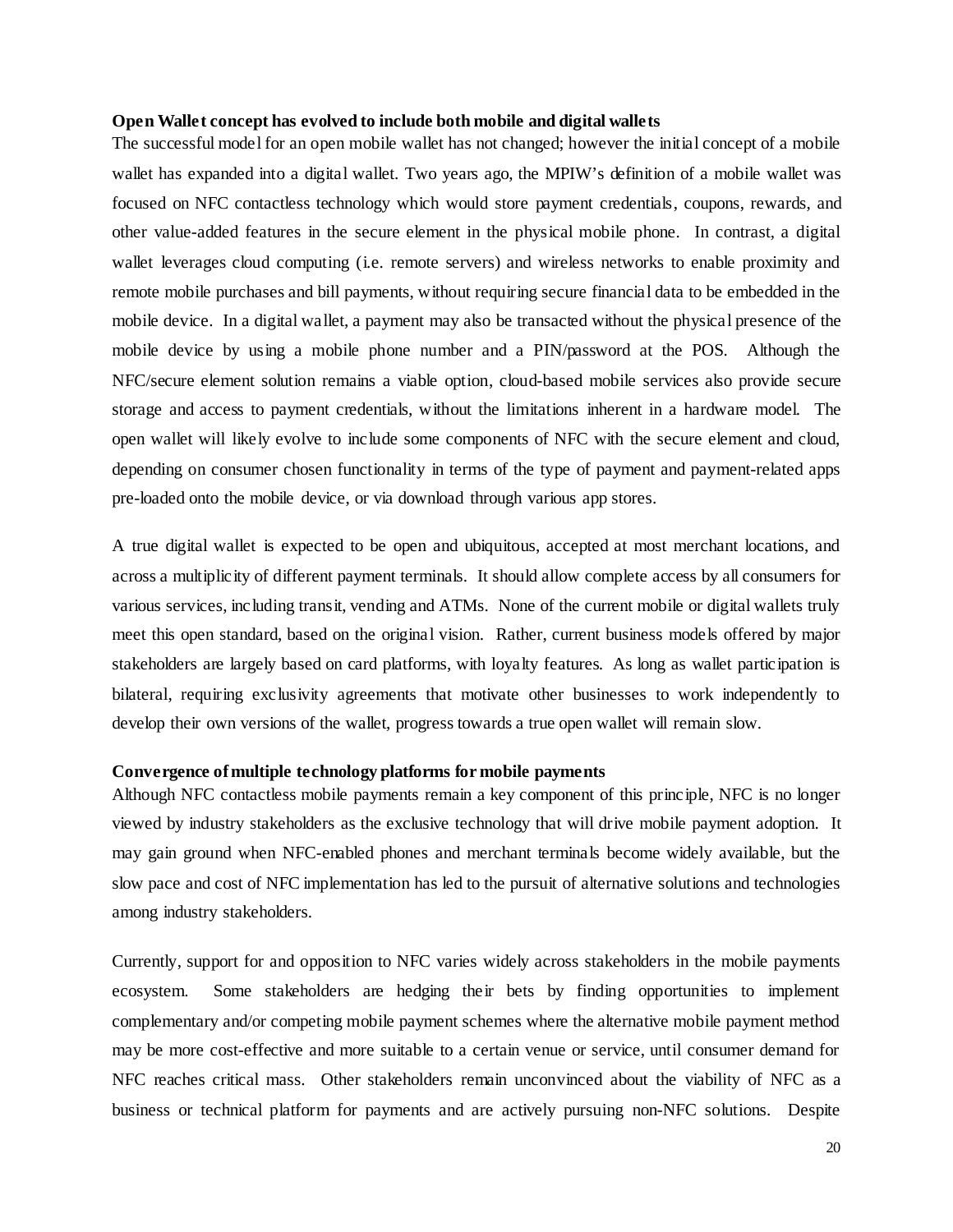reservations by some stakeholders and other market participants, NFC offers benefits that other mobile technologies may not. Unlike cloud and QR code technologies, NFC is standards-based for chips and the secure element. NFC is well-suited as a cash replacement for small dollar purchases. It can enhance opportunities for loyalty programs with two-way communication. Coupled with the secure element in the mobile device, NFC can process prepaid debit, electronic benefits and transfer (EBT), and transit payments, enhancing efforts for financial inclusion of the underbanked.

# <span id="page-20-0"></span>**Establish a ubiquitous platform for existing and new clearing and settlement rails** [39](#page-20-3)

Existing clearing and settlement rails provide a sound foundation for mobile payments platforms and for mass adoption and consumer choice, without precluding the opportunity for new rails to emerge. Current mobile/digital wallet solutions are either leveraging existing rails or developing innovative ways to use them (e.g., ACH). One exception to the use of traditional payments rails is direct carrier billing (DCB), which charges mobile payments directly to the customer's wireless phone bill. This service is only being used for very small value digital content in the U.S.

# <span id="page-20-1"></span>**Dynamic data authentication provides long-term integrity and security for transactions across all channels**

Dynamic data authentication (DDA) provides a secure method for protecting user data such as cardholder and other sensitive data for card-based mobile contactless payment transactions. From a security perspective, EMV is important because it uses DDA to secure Chip and PIN payments and can further secure mobile contactless payments. NFC is an extension of EMV chip technology that adds a radio interface. POS terminals that are upgraded to comply with EMV specifications are capable of supporting the payment card brands contactless (NFC) payment applications and processing both contact (smartcard) transactions and contactless (mobile NFC) transactions, should merchants decide to enable that capability. At a minimum, U.S. merchants must upgrade their POS terminals to support EMV in order to avoid the liability shift for fraudulent card transactions.

Given the credit card networks' directive for EMV in the U.S., this principle has been updated to include migration to the EMV specifications and encouragement by the card networks of early adoption of this payment scheme to assist in strengthening the security of card and mobile payments, and to ensure stronger security of the payment system and enhanced protection of the payment transaction data.

<span id="page-20-3"></span><span id="page-20-2"></span><sup>39</sup> Existing rails include: credit, debit, ACH, prepaid and mobile carrier billing.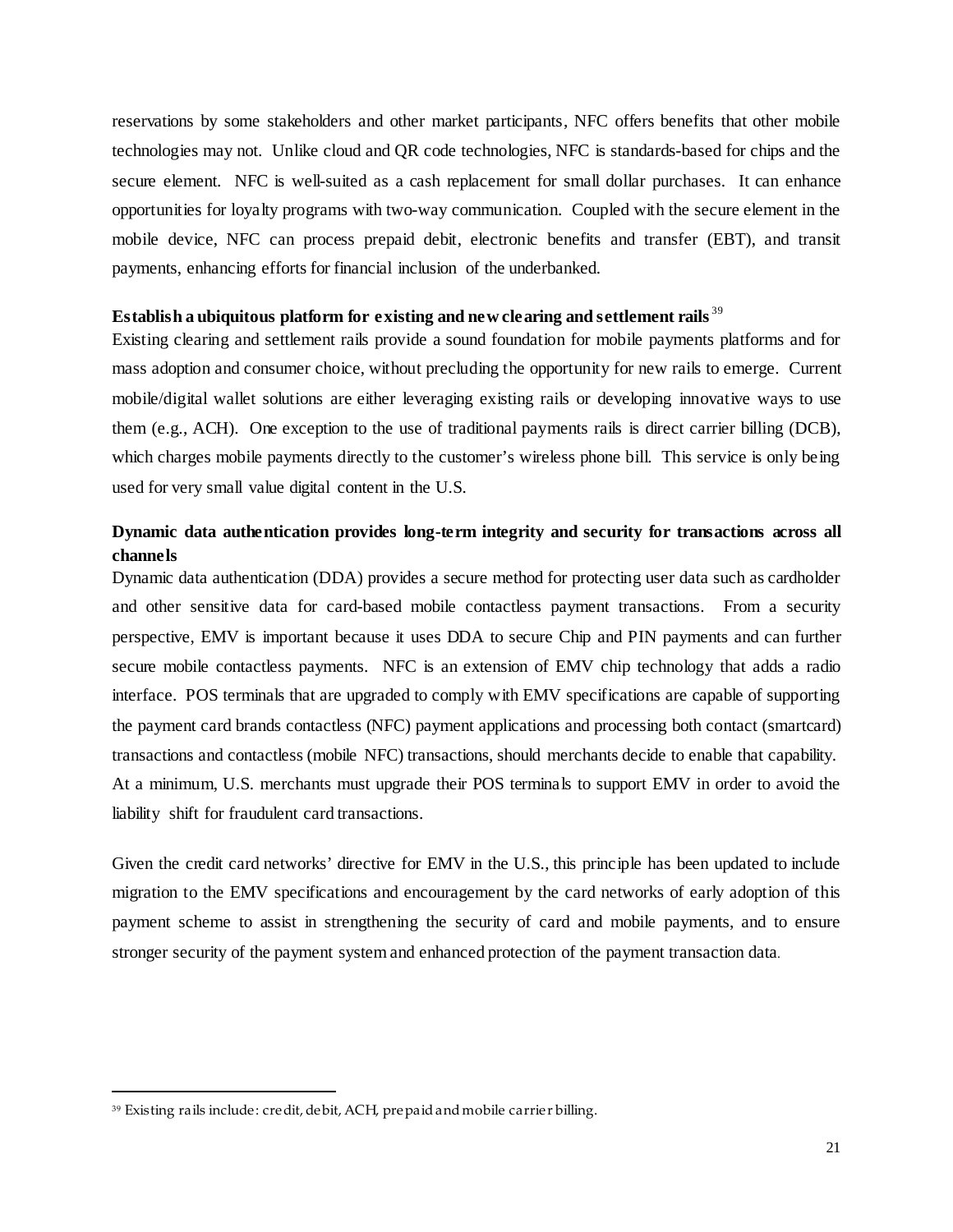# **Develop and adopt a global interoperable platform in the U.S. for mobile payment standards and certification of payment methods, leveraging existing standards where possible**

To accelerate the adoption of mobile payments in the U.S., mobile devices must work safely and securely, and be capable of performing payment functions consistently, regardless of the technology platform, application, wallet, or underlying payment method. Standards should be applied across mobile payment solutions through a platform that can ensure domestic and global interoperability of technology, process and security.

Certain components in the current mobile payments ecosystem are already standards-based. The most developed are global technical standards for NFC-based mobile payments and the associated secure element. Any mobile contactless payment form factor used via NFC at the POS should follow established contactless standards endorsed by the International Standards Organization (ISO) and NFC industry groups, such as Smart Card Alliance, NFC Forum, GSMA, and Mobey Forum.<sup>40</sup> In the U.S., mobile contactless payments employing computer chip security and NFC technology must be based on ISO standard 14443.<sup>41</sup> Minimum compliance requirements for adoption of NFC contactless payments should include dynamic data authentication, digital/mobile wallet contactless functionality, and inclusion of the secure element in the mobile device. Furthermore, the industry would benefit from further analysis of ISO  $18092^{42}$  $18092^{42}$  $18092^{42}$  as a potential extension of contactless payments to enable peer-to-peer communication in addition to card emulation achieved with ISO 14443.

NFC mobile payments must also be capable of supporting all payment methods and networks, comply with business rules and standards, and reside in a secure container in the mobile device to interface with mobile payment applications. Mobile stakeholders are working with solution providers to build NFC mobile payment platforms based on all three secure element options: SIM card, embedded NFC chip, and micro SD chip. While no one secure element option is dominant in the U.S. marketplace, the SIM card approach is more prominent in the global market.

<span id="page-21-0"></span><sup>40</sup> The NFC Forum develops NFC specifications for device architecture and protocols to ensure interoperability between conforming devices, while GlobalPlatform handles secure element specifications to support the development of internationally interoperable, multi-application NFC solutions. The GlobalPlatform scope includes setting specifications for securely loading confidential content (e.g. customer data) onto the card by external entities such as the Trusted Service Manager (TSM).

<span id="page-21-1"></span><sup>41</sup> ISO 14443 is an international standard that defines proximity cards used for identification, and the transmission protocols for communicating with it.

<span id="page-21-2"></span><sup>42</sup> ISO 18092 defines communication modes for Near Field Communication Interface and Protocol (NFCIP-1) using inductive coupled devices operating at the center frequency of 13,56 MHz for interconnection of computer peripherals. It also defines both the Active and the Passive communication modes of NFCIP-1 to realize a communication network using NFC devices for networked products and also for consumer equipment.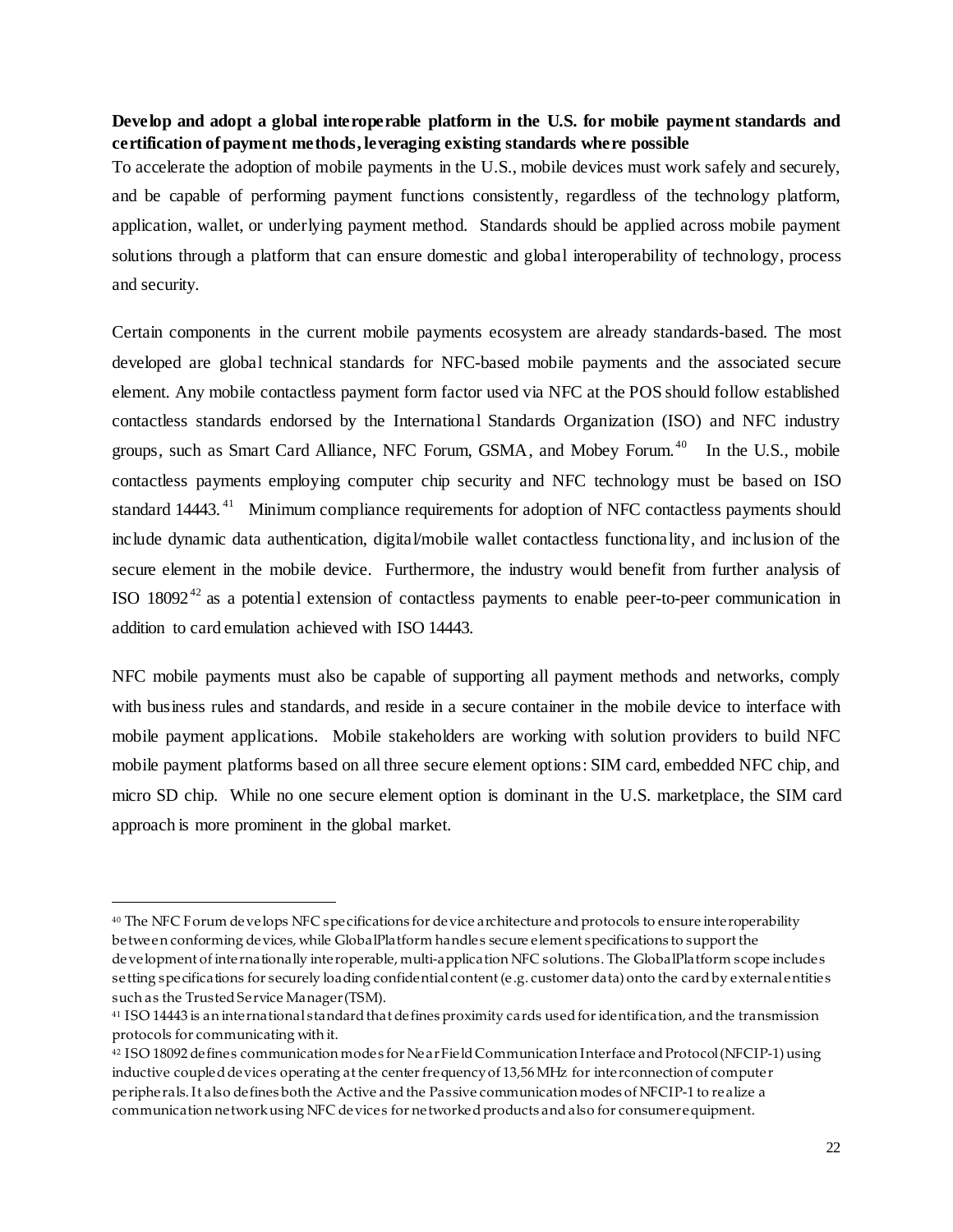For other components in the mobile payments ecosystem, standards do not exist. Mobile payments that leverage the cloud and QR codes do not have a standards framework. There are no defined end-to-end standards to support the efficient use and security of the mobile device, the actual mobile payment during the transaction process, and the provisioning of the mobile/digital wallet. Privacy and security standards related to downloadable mobile apps are needed. While control of the application marketplace by the operating system providers has been helpful, there is room for improvement in the development of consistent rules and security measures. With the exception of PCI, no consistent standards exist to guide the use of encryption and tokenization as tools to enhance mobile payment security.

Whether implementing NFC/hardware-based or cloud/software solutions, all U.S. mobile payments stakeholders support the principle of a safe and secure mobile payment transaction. While it may be premature to establish cohesive standards for mobile payments, it may be appropriate for a broad, organized effort in the U.S., led by the appropriate organizations and/or regulatory bodies, to engage mobile payment stakeholders in beginning to develop a high level set of principles and a common roadmap or taxonomy to sort out the different components for mobile payments. These principles should include an agreed upon set of interoperable standards that encompass mobile devices (smartphones), NFC chips, secure elements, cloud, QR codes and mobile applications. The standards (accredited or otherwise) must also support the provisioning and maintenance of credentialing, open interoperability, and related security and privacy concerns. The process should leverage the best of existing standards and rules, without diminishing future innovation for the benefit of consumers. The MPIW may be well-positioned to leverage collective industry expertise to identify the potential gaps in the current standards framework that could be addressed by best practices, guidelines and principles.

# <span id="page-22-0"></span>**Neutral Trusted Service Managers (TSMs) should oversee the provision of shared security elements used in the mobile phone for an NFC solution**

This principle was written to be deliberately broad, leaving the individual mobile payment providers to determine what TSM(s) to choose and how to utilize the TSMs to manage functions. For example, Google's TSM handles all the related services, while two TSMs (managed by the same company) support Isis, one for FIs and one for MNOs.

A TSM typically coordinates the technical and business relationships between multiple stakeholders, including MNOs and service providers such as banks, ticketing agencies and other public and private sector issuing authorities, to deliver and maintain end-user services on mobile devices. These functions include: providing end-to-end application security by authorizing access to the secure element as required by each of the stakeholders; and application lifecycle management, including over-the-air provisioning, personalization, activation, and deactivation of services and privileges.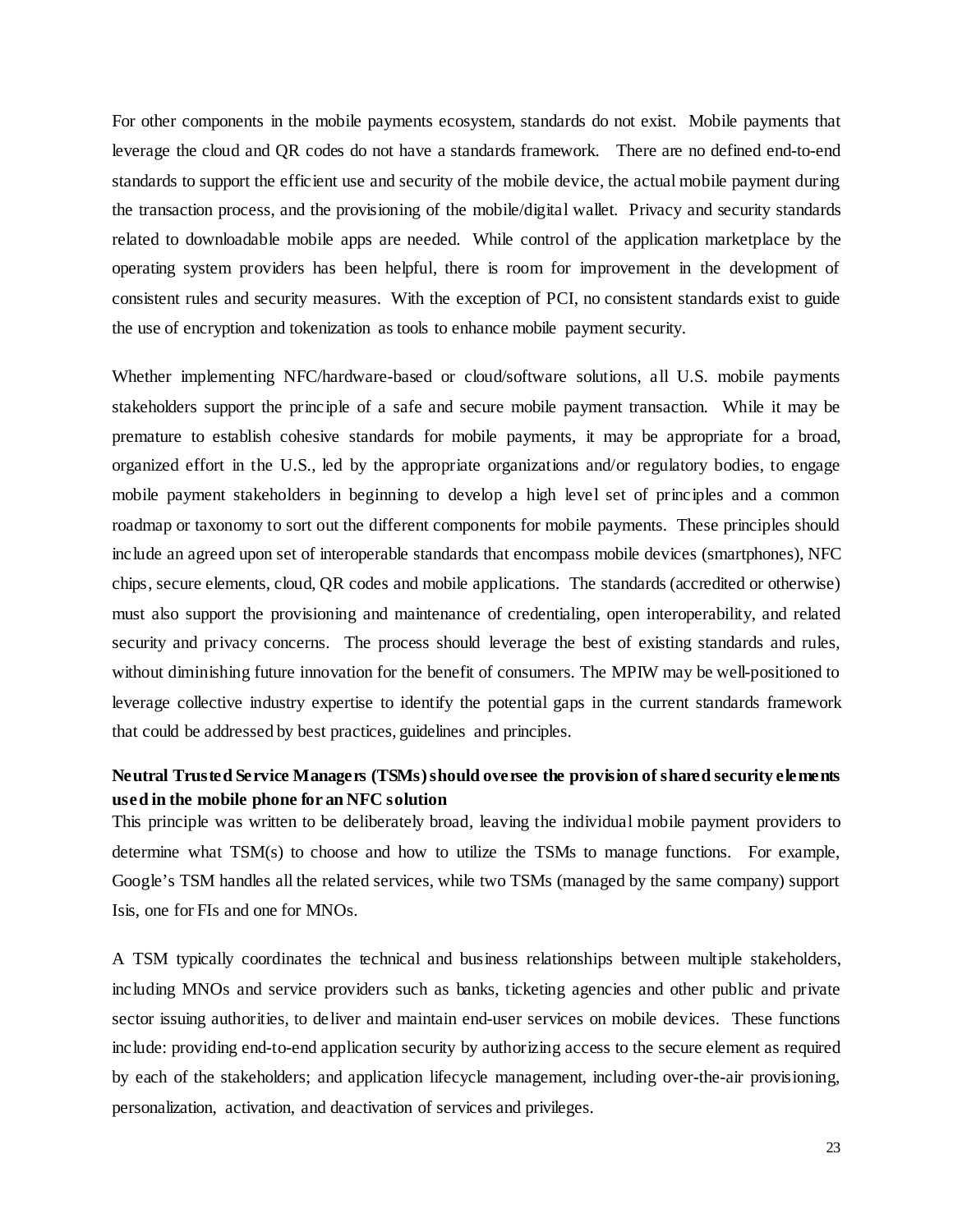Going forward, the MPIW may want to consider how interoperability, standards, and management of the digital wallet could be factored into the role of TSMs. The group should also discuss whether the time is right to broaden the TSM role for wallets in the U.S. to include other responsibilities such as customer service, certification of mobile payment applications and vendors, and how the TSM fits into the larger structure of the trusted intermediary.

# <span id="page-23-0"></span>**Regulatory Clarity**

Regulatory clarity continues to be a critical core principle. Some progress has been made towards industry understanding of the regulatory responsibilities and concerns related to mobile payments. The MPIW has primarily focused on enhancing communication between regulators and industry stakeholders and on monitoring current developments and education through conferences and other media. The MPIW and Federal Reserve will continue dialogue with regulators to clarify oversight responsibilities, help create regulatory guidelines for security and privacy, and develop business standards and best practices.

#### <span id="page-23-1"></span>**Understanding the Role of Nonbanks in the Mobile Payments Ecosystem**

One of the unique qualities of the mobile payments ecosystem is the expanse and diversity of industry stakeholders. The mobile environment has created opportunities for many nonbanks to introduce innovation and creative partnerships to the evolution of the mobile payments ecosystem, contributing to the success of mobile payments adoption. Start-ups and mature nonbank businesses are developing apps and providing lower cost solutions (compared to traditional card rails) for making and accepting mobile payments, and for clearing and settling payments that leverage existing payment rails. Merchants and alternative service providers are also demonstrating increased interest and influence over the direction of the mobile payments ecosystem.

Participation by mobile app developers illustrates a potential risk/benefit paradigm that is introduced to the payments environment. Many mobile app developers are small and independent, and not as familiar with the regulations and risk management practices that characterize the financial services industry. Without some guidance and direction, mobile payment app developers could potentially create serious consumer payment vulnerabilities. Partnering with industry incumbents could help to educate them and mitigate risks.

While innovation is encouraged in the mobile payments marketplace, participation by new entrants, large and small, generates new risk to the ecosystem, along with new opportunities. It also raises questions about the need for third-party (nonbank) enhanced risk management considerations. Therefore, the need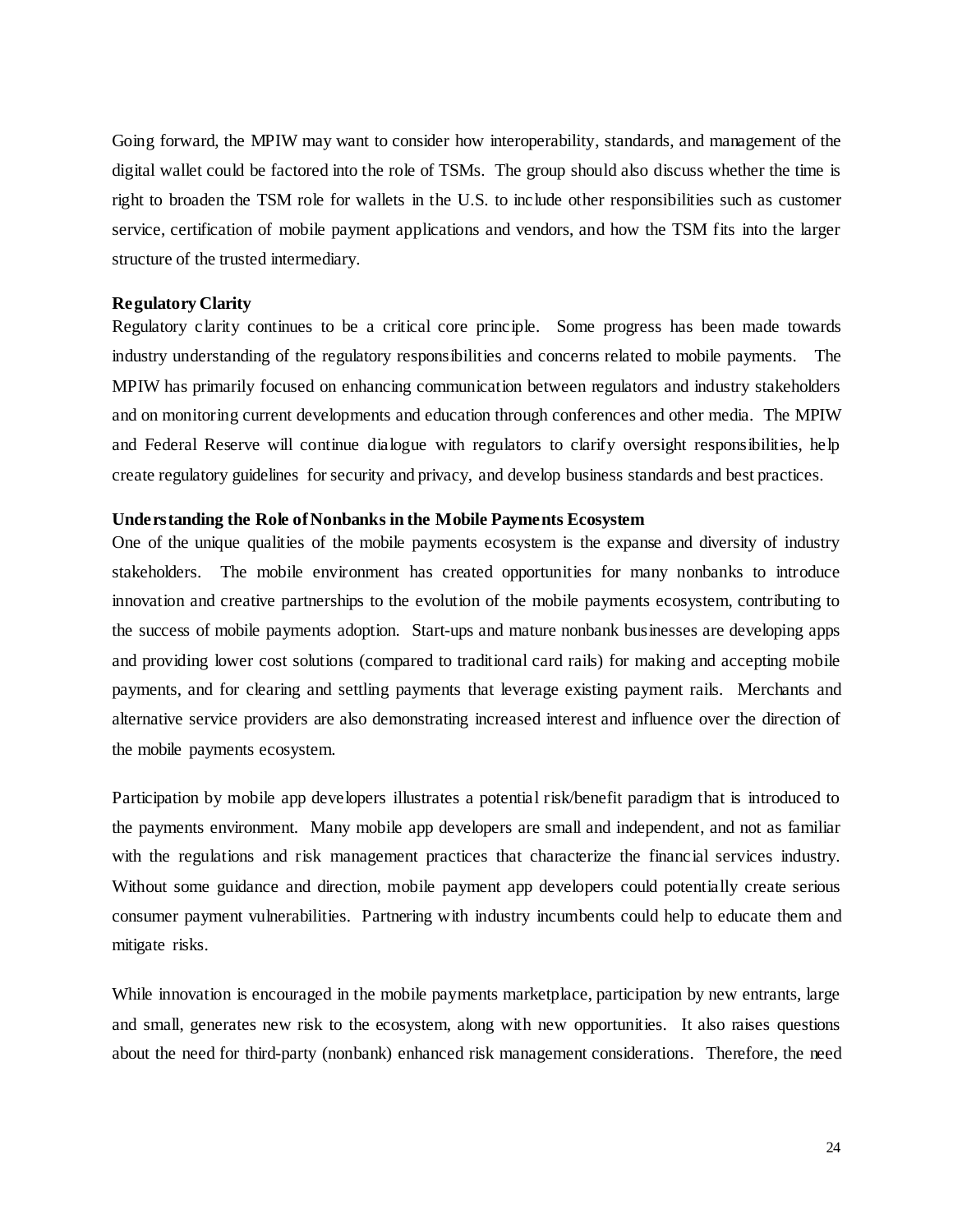to keep abreast of and understand nonbank activity in the payment space has been added to the MPIW strategic principles.

# <span id="page-24-0"></span>**Summary of Principles**

Overall, the original principles established by the MPIW hold true, albeit with some modifications, particularly the shift to an expanded mobile technology platform that includes both NFC and cloud-based mobile and digital wallets. Some change is not surprising with almost two years of experience testing different mobile models: the introduction of new participants, technologies, and services; learning what works and what does not; the influence of merchants on the cost structure of mobile payments; and all stakeholders gaining a better understanding of the consumer demands and security requirements. As the MPIW has grown in size and diversity of representation, it has broadened its perspective on the evolution of mobile payments in the United States.

This broader perspective lends itself to an expansion of the original strategic principles to emphasize two additional points: (1) understanding risks associated with nonbanks; and (2) recognizing that incorporating transparent value-added services –such as incentives and offers into mobile payment platforms –have the potential to motivate consumers to adopt mobile payments.

# <span id="page-24-1"></span>**V. Long-term Vision**

The MPIW's support for a secure and open mobile payments system remains unchanged. Despite the variety of technology platforms, the ultimate solution must be safe, open, interoperable, and available ubiquitously on any mobile device, with any bank or merchant, and ideally over any network. Security in mobile payments will continue to be top of mind for all stakeholders, particularly consumers and merchants, who must have confidence in the safety and reliability of the mobile payments system for it to succeed. Ongoing technology advancements and disruption will continue to alter the landscape; mobile and digital wallets will co-exist; technology platform and channel convergence will increase; and big data monetization will need to be included in the risk management process.

# <span id="page-24-2"></span>**Ongoing Technology Advancements will Alter the Mobile Payments Landscape**

<span id="page-24-3"></span>The MPIW's ultimate long-term vision is for a safe, secure, and technically interoperable mobile ecosystem built on multiple technology platforms. However, in the absence of any limits or standards restricting entry, the mobile payments landscape will continue to introduce more alternative payment solutions in the near term.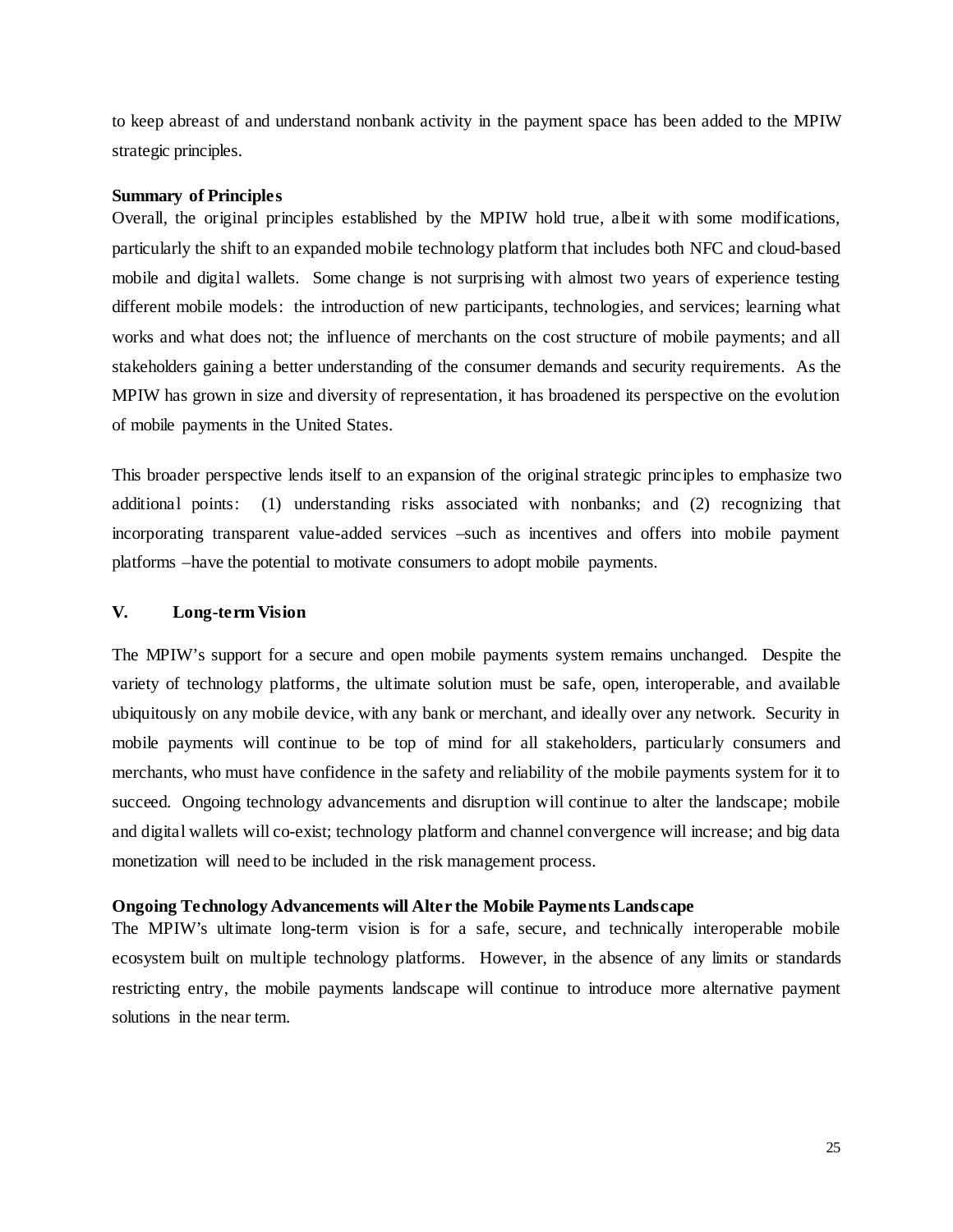## **Mobile and Digital Wallets will Co-Exist**

Future wallet business models may leverage emerging standards such as the  $FIDO^{43}$  $FIDO^{43}$  $FIDO^{43}$  Alliance that combine the strong device-level security (a characteristic of NFC) with cloud-based technologies, driving improved efficiencies and innovation for user experiences, while standardizing the back-end protocols for interoperability, ubiquity, and optimum security.

# <span id="page-25-0"></span>**Increasing Channel Convergence using Existing Rails**

The increasing ubiquity of mobile phone usage globally is driving commerce to the Internet and mobile channels. Subsequently, payment service providers are introducing solutions that leverage both channels, blurring the lines of demarcation among payment delivery methods.

Interestingly, there is little evidence of industry support for the creation of new clearing and settlement rails, suggesting that new payment systems will continue to build on existing infrastructure or create new models using components of the existing rails. It is very costly and complicated to build brand new payment rails and achieve scale, particularly in the United States where the existing payment rails are mature, trusted, secure and regulated.

# <span id="page-25-1"></span>**Big Data Monetization with Risk Management Oversight**

 $\overline{a}$ 

The MPIW initially predicted that customer data analytics and marketing efforts might need a combination of private and public oversight to avoid privacy violations. As a result, mobile industry participants will need to find ways to share customer information to establish sufficient audit trails to manage payments fraud. New mobile business models will need to strike a reasonable balance for information sharing between who needs to know and what information should be shared.

While alternative payment providers have demonstrated sufficient self-governance with respect to mobile marketing, future growth and competition in the mobile landscape may potentially compromise consumer privacy, creating opportunities for data mismanagement. This could be particularly true with nonbank technology start-ups that are unfamiliar with regulatory schemes and consumer protection laws associated with traditional financial services. Data owners may jeopardize consumer protections by leveraging data to maximize revenue. Increasing use of LBS to track consumers and offer real-time, customized promotions may also raise questions about access to customer data for marketing purposes. The CFPB will monitor consumer protections, including disclosures governing privacy. The FTC is also increasingly focused on developments in the mobile channel with respect to consumer protections and privacy, which may serve to strengthen industry self-governance.

<span id="page-25-2"></span><sup>43</sup> Fast Identity Online (FIDO) is an organization formed to enable interoperable strong authentication and authorization between mobile phones and cloud services. The FIDO Alliance was co-founded by Validity, PayPal, Infineon, Lenovo, and Nok Nok Labs and launched in February 2013.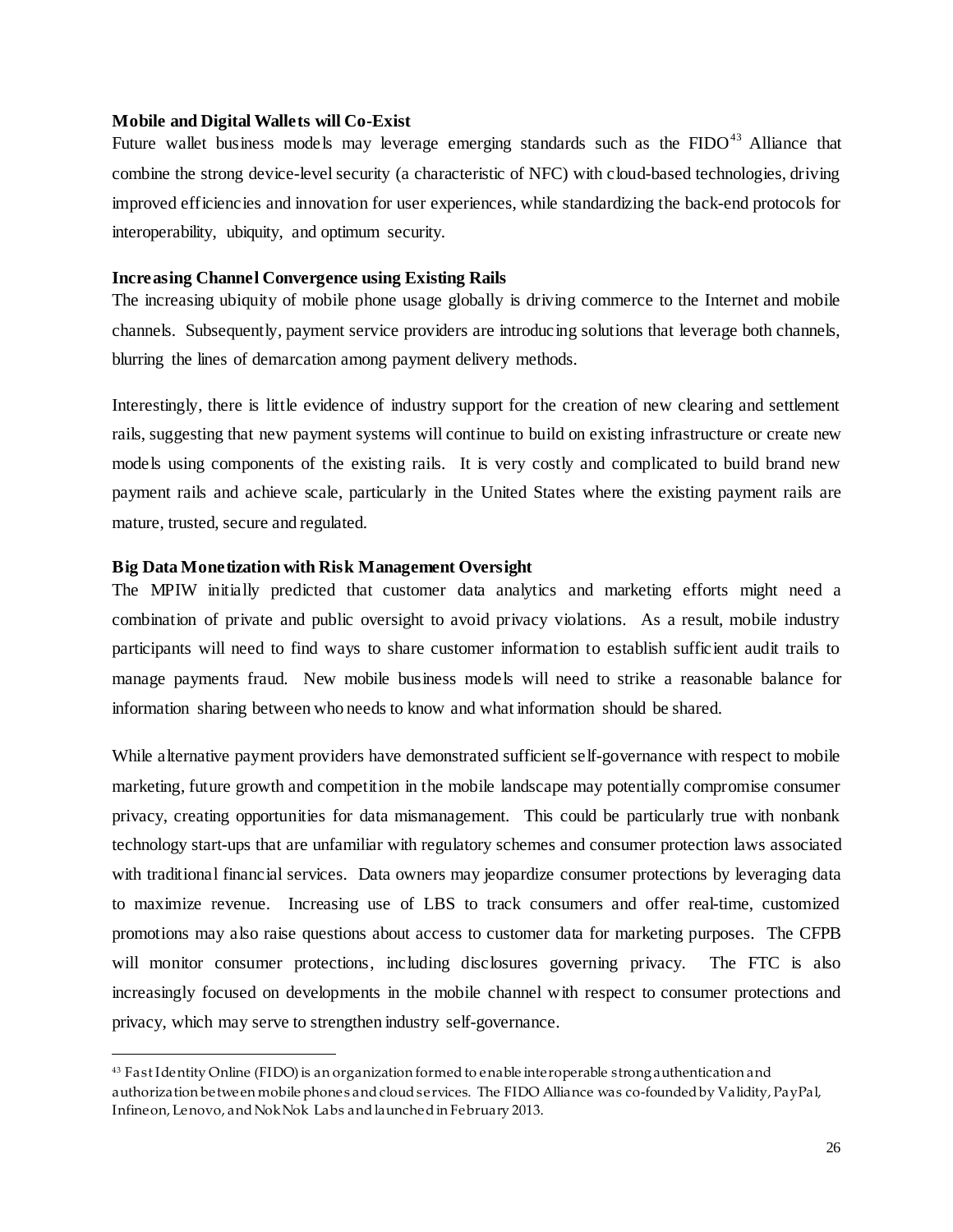# <span id="page-26-0"></span>**VI. Conclusion**

Much has happened in the two-plus years since the first MPIW report on the U.S. mobile payments landscape was published, and not entirely in the direction many industry stakeholders had anticipated. There have been some unexpected obstacles to mobile payment adoption, some surprises in the mix of players in the market, and some new solutions developed to compete with NFC. As a result, the U.S. mobile payments market and consumer adoption did not grow as quickly as expected. It is clear that mobile payments will continue to expand and become a permanent fixture in the payments system. However, without continued collaboration and movement toward open access, the likelihood of achieving mass adoption and the associated benefits to stakeholders, consumers, and the payment system is uncertain.

# <span id="page-26-1"></span>**Next Steps for the MPIW**

The MPIW will continue to convene and work collaboratively to inform the FRB, regulators, policymakers, and Congress on developments in the mobile payments industry and the adoption of open and interoperable mobile payment solutions, both for the retail POS as well as other venues. Much work remains to be done to achieve a viable mobile payment system, including development of a risk management program, implementation of necessary technology standards, identifying and closing regulatory gaps, strengthening stakeholder business cases, and achieving broad consumer adoption.

Gaining a better understanding of the risks and security requirements for mobile payments will be a top priority. This is a broad topic because of the many components and parties involved in provisioning and processing a mobile payment across different platforms. As such, the MPIW will first need to define the scope of the effort.

The MPIW will also provide input and recommendations for mobile and digital wallet standards and best practices in order to address compatibility, interoperability, privacy, and security (including accommodating multiple payment options and applications securely, accessing multiple payments networks).

<span id="page-26-2"></span>Finally, the group will continue to educate members and engage outside groups in discussions on the long-term benefits of mobile payments in the retail space, and keep abreast of regulatory developments, particularly related to consumer protection and data privacy, and how the U.S. migration to EMV may impact the progress of mobile payments.